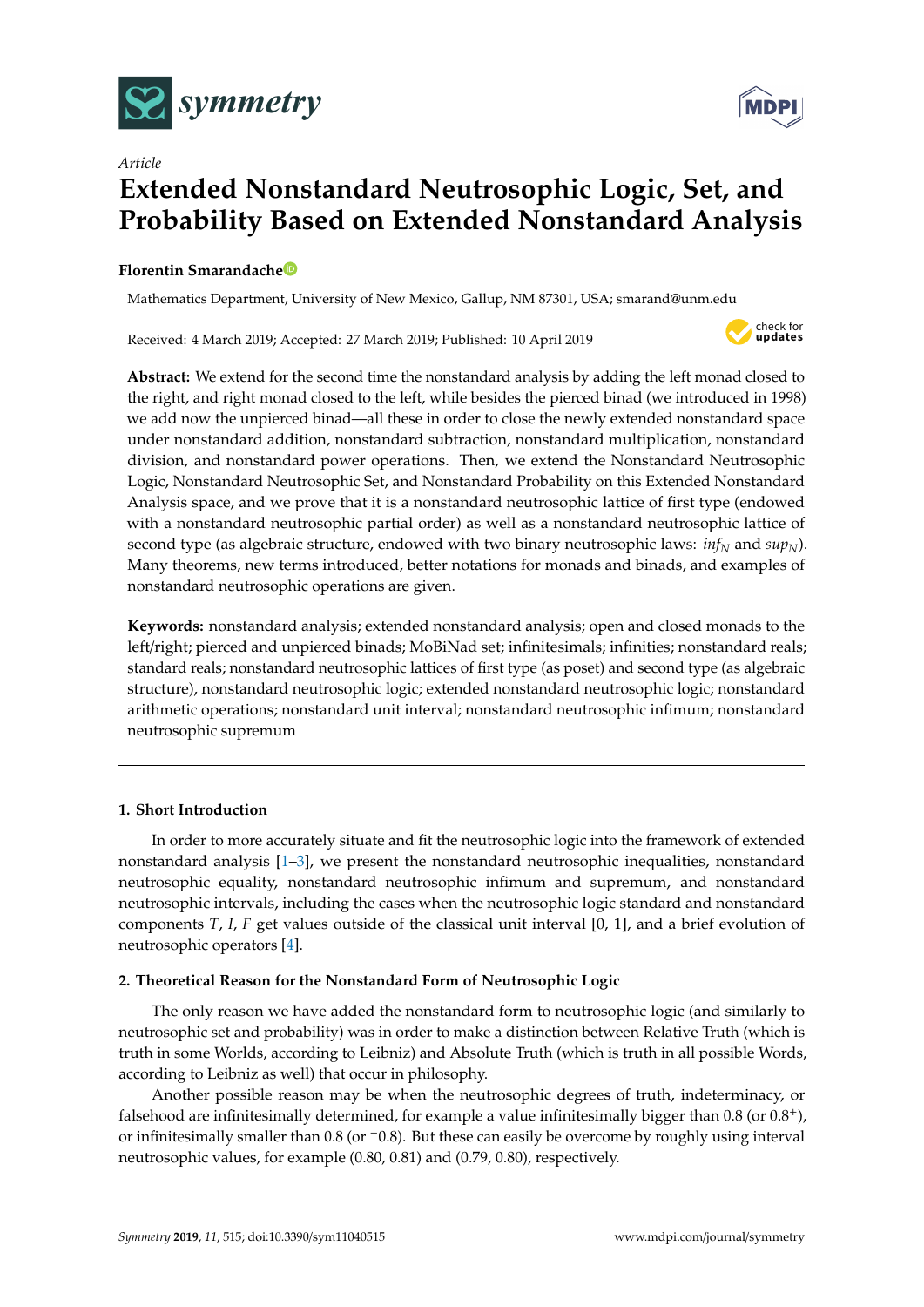#### **3. Why the Sum of Neutrosophic Components Is Up to 3**

We was more prudent when we presented the sum of single valued standard neutrosophic components [\[5](#page-23-3)[–9\]](#page-24-0), saying

Let *T*, *I*, *F* be single valued numbers, *T*, *I*, 
$$
F \in [0, 1]
$$
, such that  $0 \le T + I + F \le 3$ . (1)

The sum of the single-valued neutrosophic components,  $T + I + F$  is up to 3 since they are considered completely (100%) independent of each other. But if the two components *T* and *F* are completely (100%) dependent, then  $T + F \le 1$  (as in fuzzy and intuitionistic fuzzy logics), and let us assume the neutrosophic middle component *I* is completely (100%) independent from *T* and *F*, then *I* ≤ 1, whence  $T + F + I$  ≤ 1 + 1 = 2.

But the degree of dependence/independence [\[10\]](#page-24-1) between *T*, *I*, *F* all together, or taken two by two, may be, in general, any number between 0 and 1.

#### **4. Neutrosophic Components outside the Unit Interval [0, 1]**

Thinking out of box, inspired from the real world, was the first intent, i.e., allowing neutrosophic components (truth/indeterminacy/falsehood) values be outside of the classical (standard) unit real interval [0, 1] used in all previous (Boolean, multivalued, etc.) logics if needed in applications, so neutrosophic component values < 0 and > 1 had to occurs due to the Relative/Absolute stuff, with

$$
-0 <_{N} 0 \text{ and } 1^{+} >_{N} 1
$$
 (2)

Later on, in 2007, I found plenty of cases and real applications in Standard Neutrosophic Logic and Set (therefore, not using the Nonstandard Neutrosophic Logic, Set, and Probability), and it was thus possible the extension of the neutrosophic set to Neutrosophic Overset (when some neutrosophic component is  $> 1$ ), and to Neutrosophic Underset (when some neutrosophic component is  $< 0$ ), and to Neutrosophic Offset (when some neutrosophic components are off the interval [0, 1], i.e., some neutrosophic component > 1 and some neutrosophic component < 0). Then, similar extensions to Neutrosophic Over/Under/Off Logic, Measure, Probability, Statistics, etc., [\[11](#page-24-2)[–14\]](#page-24-3), extending the unit interval [0, 1] to

$$
[\Psi, \Omega], \text{ with } \Psi \le 0 < 1 \le \Omega,\tag{3}
$$

where  $\Psi$ ,  $\Omega$  are standard (or nonstandard) real numbers.

#### **5. Refined Neutrosophic Logic, Set, and Probability**

We wanted to get the neutrosophic logic as general as possible [\[15\]](#page-24-4), extending all previous logics (Boolean, fuzzy, intuitionistic fuzzy logic, intuitionistic logic, paraconsistent logic, and dialethism), and to have it able to deal with all kind of logical propositions (including paradoxes, nonsensical propositions, etc.).

That is why in 2013 we extended the Neutrosophic Logic to Refined Neutrosophic Logic / Set / Probability (from generalizations of 2-valued Boolean logic to fuzzy logic, also from the Kleene's and Lukasiewicz's and Bochvar's 3-symbol valued logics or Belnap's 4-symbol valued logic, to the most general *n*-symbol or *n*-numerical valued refined neutrosophic logic, for any integer *n* ≥ 1), the largest ever so far, when some or all neutrosophic components *T*, *I*, *F* were split/refined into neutrosophic subcomponents  $T_1, T_2, \ldots; I_1, I_2, \ldots; F_1, F_2, \ldots$ , which were deduced from our everyday life [\[16\]](#page-24-5).

## **6. From Paradoxism Movement to Neutrosophy Branch of Philosophy and then to Neutrosophic Logic**

We started first from Paradoxism (that we founded in the 1980s in Romania as a movement based on antitheses, antinomies, paradoxes, contradictions in literature, arts, and sciences), then we introduced the Neutrosophy (as generalization of Dialectics of Hegel and Marx, which is actually the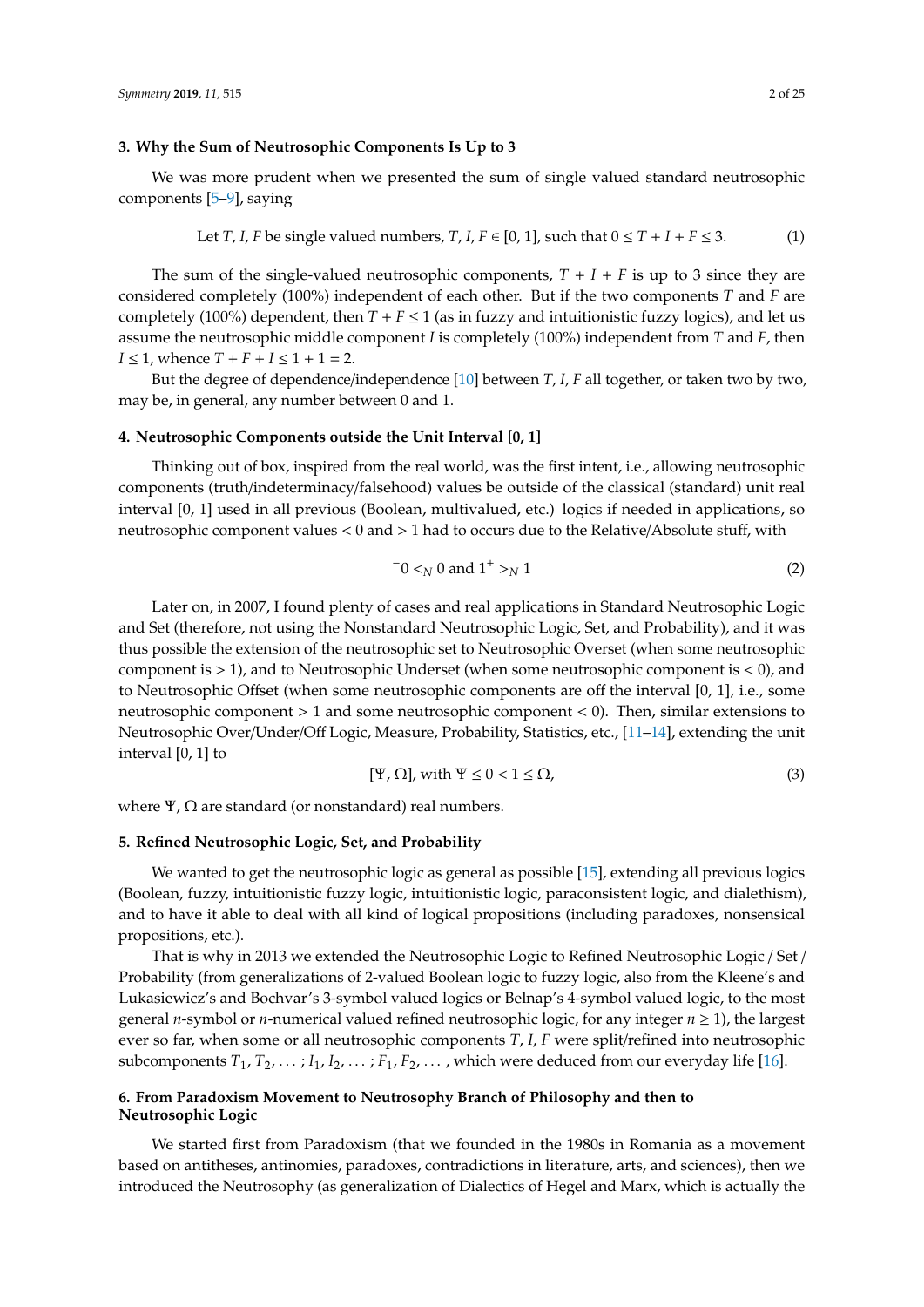ancient YinYang Chinese philosophy), neutrosophy is a branch of philosophy studying the dynamics of triads, inspired from our everyday life, triads that have the form

$$
\langle A \rangle
$$
, its opposite  $\langle$ antiA $\rangle$ , and their neutrals  $\langle$ neutA $\rangle$ , (4)

where <*A*> is any item or entity [\[17\]](#page-24-6). (Of course, we take into consideration only those triads that make sense in our real and scientific world.)

The Relative Truth neutrosophic value was marked as *1*, while the Absolute Truth neutrosophic value was marked as  $1^+$  (a tinny bigger than the Relative Truth's value):  $1^+ >_N 1$ , where  $>_N$  is a neutrosophic inequality, meaning *1* <sup>+</sup> is neutrosophically bigger than *1*.

Similarly for Relative Falsehood/Indeterminacy (which is falsehood/indeterminacy in some Worlds) and Absolute Falsehood/Indeterminacy (which is falsehood/indeterminacy in all possible worlds).

#### **7. Introduction to Nonstandard Analysis**

An *infinitesimal* (or infinitesimal number) ( $\varepsilon$ ) is a number  $\varepsilon$ , such that  $|\varepsilon| < 1/n$ , for any non-null positive integer *n*. An infinitesimal is close to zero, and so small that it cannot be measured.

The infinitesimal is a number smaller, in absolute value, than anything positive nonzero.

Infinitesimals are used in calculus.

An *infinite* (or infinite number) ( $\omega$ ) is a number greater than anything:

$$
1 + 1 + 1 + \dots + 1
$$
 (for any finite number terms) (5)

The infinites are reciprocals of infinitesimals.

The set of *hyperreals* (or *nonstandard reals*), denoted as *R*\*, is the extension of set of the real numbers, denoted as *R*, and it comprises the infinitesimals and the infinites, that may be represented on the *hyperreal number line*:

$$
1/\varepsilon = \omega/1. \tag{6}
$$

The set of hyperreals satisfies the *transfer principle*, which states that the statements of first order in *R* are valid in *R*\* as well.

A *monad* (*halo*) of an element  $a \in R^*$ , denoted by  $\mu(a)$ , is a subset of numbers infinitesimally close to *a*.

#### **8. First Extension of Nonstandard Analysis**

Let us denote by  $R_{+}^{*}$  the set of positive nonzero hyperreal numbers.

We consider the left monad and right monad, and the (*pierced*) *binad* that we have introduced as extension in 1998 [\[5\]](#page-23-3):

Left Monad {that we denote, for simplicity, by (<sup>−</sup>*a*) or only <sup>−</sup>*a*} is defined as:

$$
\mu(^{-}a) = (^{-}a) = ^{-}a = \bar{a} = \{a - x, x \in R_{+}^{*} \mid x \text{ is infinitesimal}\}. \tag{7}
$$

**Right Monad** {that we denote, for simplicity, by  $(a^+)$  or only by  $a^+$ } is defined as:

$$
\mu(a^+) = (a^+) = a^+ = a^+ = \{a + x, x \in R_+^* \mid x \text{ is infinitesimal}\}.
$$
 (8)

**Pierced Binad** {that we denote, for simplicity, by (<sup>−</sup>*a*<sup>+</sup>) or only <sup>−</sup>*a*<sup>+</sup>} is defined as:

$$
\mu(\overline{\phantom{a}}a^+) = (\overline{\phantom{a}}a^+) = \overline{\phantom{a}}a^+ = \overline{\phantom{a}}a - x, \ x \in R_+^* \mid x \text{ is infinitesimal} \} \cup \{a + x, \ x \in R_+^* \mid x \text{ is infinitesimal}\}
$$
\n
$$
= \{a \pm x, \ x \in R_+^* \mid x \text{ is infinitesimal}\}.
$$
\n(9)

The left monad, right monad, and the pierced binad are subsets of *R*\*.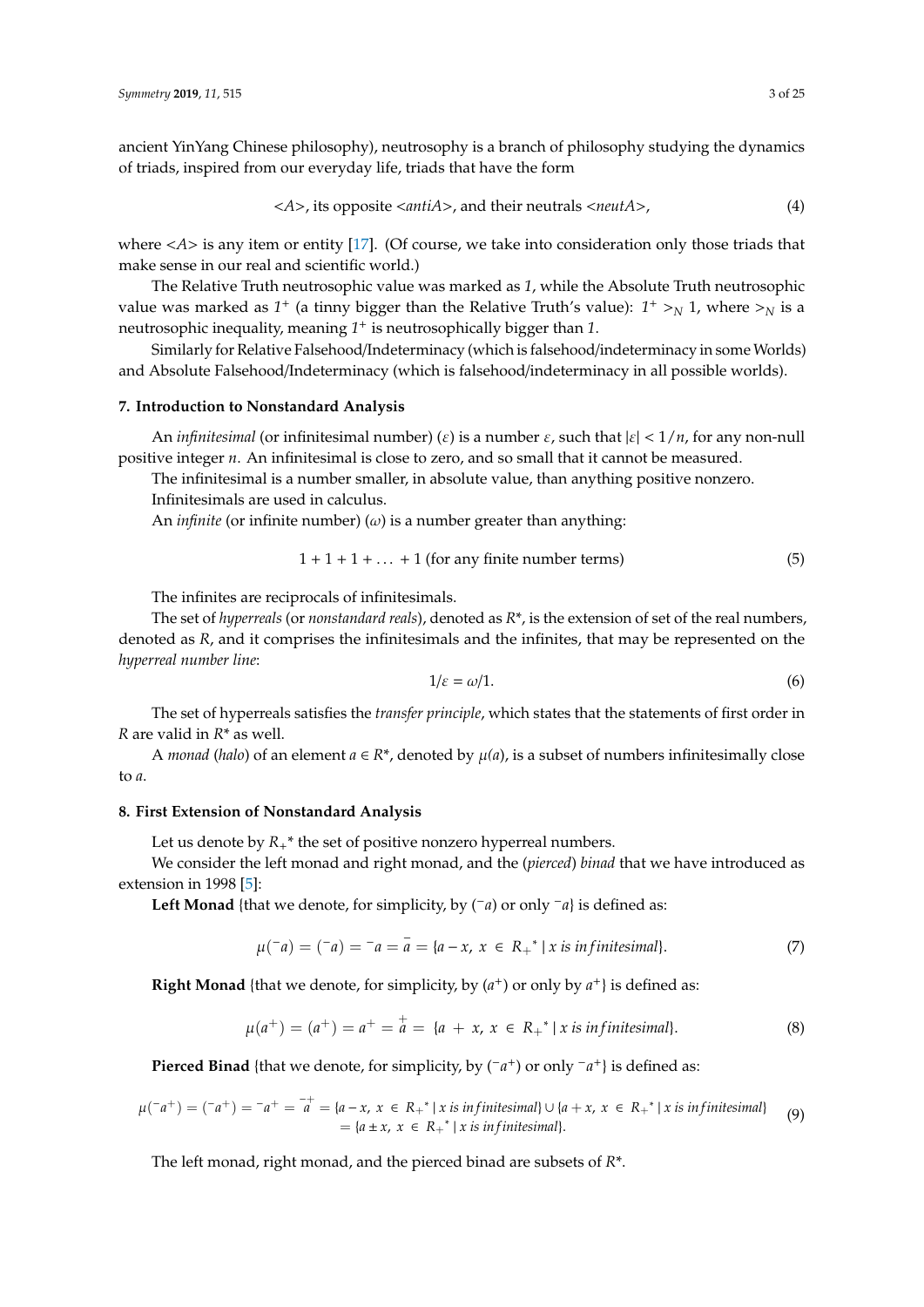#### **9. Second Extension of Nonstandard Analysis**

For the necessity of doing calculations that will be used in nonstandard neutrosophic logic in order to calculate the nonstandard neutrosophic logic operators (conjunction, disjunction, negation, implication, and equivalence) and in order to have the Nonstandard Real MoBiNad Set closed under arithmetic operations, we extend, for the time being, the left monad to the Left Monad Closed to the Right, the right monad to the Right Monad Closed to the Left, and the Pierced Binad to the Unpierced Binad, defined as follows [\[18](#page-24-7)[–21\]](#page-24-8).

#### **Left Monad Closed to the Right**

$$
\mu \begin{pmatrix} -0 \\ a \end{pmatrix} = \begin{pmatrix} -0 \\ a \end{pmatrix} = \overline{a} = \{a - x \mid x = 0, \text{ or } x \in R_+^* \text{ and } x \text{ is infinitesimal}\} = \mu \begin{pmatrix} -a \end{pmatrix} \cup \{a\} = \begin{pmatrix} -a \end{pmatrix} 0 \cup \{a\} = \overline{a} \cup \{a\}. \tag{10}
$$

#### **Right Monad Closed to the Left**

$$
\mu \begin{pmatrix} 0+ \\ a \end{pmatrix} = \begin{pmatrix} 0+ \\ a \end{pmatrix} = \begin{pmatrix} 0+ \\ a \end{pmatrix} = \begin{pmatrix} 0+ \\ a \end{pmatrix} = \begin{pmatrix} 0+ \\ a \end{pmatrix} = \begin{pmatrix} 0+ \\ a \end{pmatrix} = \begin{pmatrix} 0+ \\ a \end{pmatrix} = \begin{pmatrix} 0+ \\ a \end{pmatrix} = \begin{pmatrix} 0+ \\ a \end{pmatrix} = \begin{pmatrix} 0+ \\ a \end{pmatrix} = \begin{pmatrix} 0+ \\ a \end{pmatrix} = \begin{pmatrix} 0+ \\ a \end{pmatrix} = \begin{pmatrix} 0+ \\ a \end{pmatrix} = \begin{pmatrix} 0+ \\ a \end{pmatrix} = \begin{pmatrix} 0+ \\ a \end{pmatrix} = \begin{pmatrix} 0+ \\ a \end{pmatrix} = \begin{pmatrix} 0+ \\ a \end{pmatrix} = \begin{pmatrix} 0+ \\ a \end{pmatrix} = \begin{pmatrix} 0+ \\ a \end{pmatrix} = \begin{pmatrix} 0+ \\ a \end{pmatrix} = \begin{pmatrix} 0+ \\ a \end{pmatrix} = \begin{pmatrix} 0+ \\ a \end{pmatrix} = \begin{pmatrix} 0+ \\ a \end{pmatrix} = \begin{pmatrix} 0+ \\ a \end{pmatrix} = \begin{pmatrix} 0+ \\ a \end{pmatrix} = \begin{pmatrix} 0+ \\ a \end{pmatrix} = \begin{pmatrix} 0+ \\ a \end{pmatrix} = \begin{pmatrix} 0+ \\ a \end{pmatrix} = \begin{pmatrix} 0+ \\ a \end{pmatrix} = \begin{pmatrix} 0+ \\ a \end{pmatrix} = \begin{pmatrix} 0+ \\ a \end{pmatrix} = \begin{pmatrix} 0+ \\ a \end{pmatrix} = \begin{pmatrix} 0+ \\ a \end{pmatrix} = \begin{pmatrix} 0+ \\ a \end{pmatrix} = \begin{pmatrix} 0+ \\ a \end{pmatrix} = \begin{pmatrix} 0+ \\ a \end{pmatrix} = \begin{pmatrix} 0+ \\ a \end{pmatrix} = \begin{pmatrix} 0+ \\ a \end{pmatrix} = \begin{pmatrix} 0+ \\ a \end{pmatrix} = \begin{pmatrix} 0+ \\ a \end{pmatrix} = \begin{pmatrix} 0+ \\ a \end{pmatrix} = \begin{pmatrix} 0+ \\ a \end{pmatrix} = \begin
$$

## **Unpierced Binad**

$$
\mu \begin{pmatrix} -0+ \\ a \end{pmatrix} = \begin{pmatrix} -0+ \\ a \end{pmatrix} = \begin{pmatrix} -0+ \\ a \end{pmatrix} = \{a - x | x \in R_+ \text{ and } x \in R_+ \text{ and } x \in R_+ \text{ and } x \in R_+ \text{ and } x \in R_+ \text{ and } x \in R_+ \text{ and } x \in R_+ \text{ and } x \in R_+ \text{ and } x \in R_+ \text{ and } x \in R_+ \text{ and } x \in R_+ \text{ and } x \in R_+ \text{ and } x \in R_+ \text{ and } x \in R_+ \text{ and } x \in R_+ \text{ and } x \in R_+ \text{ and } x \in R_+ \text{ and } x \in R_+ \text{ and } x \in R_+ \text{ and } x \in R_+ \text{ and } x \in R_+ \text{ and } x \in R_+ \text{ and } x \in R_+ \text{ and } x \in R_+ \text{ and } x \in R_+ \text{ and } x \in R_+ \text{ and } x \in R_+ \text{ and } x \in R_+ \text{ and } x \in R_+ \text{ and } x \in R_+ \text{ and } x \in R_+ \text{ and } x \in R_+ \text{ and } x \in R_+ \text{ and } x \in R_+ \text{ and } x \in R_+ \text{ and } x \in R_+ \text{ and } x \in R_+ \text{ and } x \in R_+ \text{ and } x \in R_+ \text{ and } x \in R_+ \text{ and } x \in R_+ \text{ and } x \in R_+ \text{ and } x \in R_+ \text{ and } x \in R_+ \text{ and } x \in R_+ \text{ and } x \in R_+ \text{ and } x \in R_+ \text{ and } x \in R_+ \text{ and } x \in R_+ \text{ and } x \in R_+ \text{ and } x \in R_+ \text{ and } x \in R_+ \text{ and } x \in R_+ \text{ and } x \in R_+ \text{ and } x \in R_+ \text{ and } x \in R_+ \text{ and } x \in R_+ \text{ and } x \in R_+ \text{ and } x \in R_+ \text{ and } x \in R_+ \text{ and } x \in R_+ \text{ and } x \in R_+ \text{ and } x \in R_+ \text{ and } x \in R_
$$

The element {*a*} has been included into the left monad, right monad, and pierced binad respectively.

#### **10. Nonstandard Neutrosophic Function**

In order to be able to define equalities and inequalities in the sets of monads, and in the sets of binads, we construct a *nonstandard neutrosophic function* that approximates the monads and binads to tiny open (or half open and half closed respectively) standard real intervals as below. It is called 'neutrosophic' since it deals with indeterminacy: unclear, vague monads and binads, and the function approximates them with some tiny real subsets.

Taking an arbitrary infinitesimal

$$
\varepsilon_1 > 0
$$
, and writing  $\bar{a} = a - \varepsilon_1$ ,  $a^+ = a + \varepsilon_1$ , and  $\bar{a}^+ = a \pm \varepsilon_1$ , (13)

or taking an arbitrary infinitesimal  $\varepsilon_2 \geq 0$ , and writing

$$
\mathbf{a}^{-0} = (a - \varepsilon_2, a), \mathbf{a}^{0+} = [a, a + \varepsilon_2), \mathbf{a}^{-0+} = (a - \varepsilon_2, a + \varepsilon_2) \tag{14}
$$

We meant to actually pick up a representative from each class of the monads and of the binads. Representations of the monads and binads by intervals is not quite accurate from a classical point of view, but it is an approximation that helps in finding a partial order and computing nonstandard arithmetic operations on the elements of the nonstandard set *NRMB*.

Let  $\varepsilon$  be a generic positive infinitesimal, while  $a$  be a generic standard real number.

Let *P(R*) be the power set of the real number set *R*.

$$
\mu_N: NR_{MB} \to P(R) \tag{15}
$$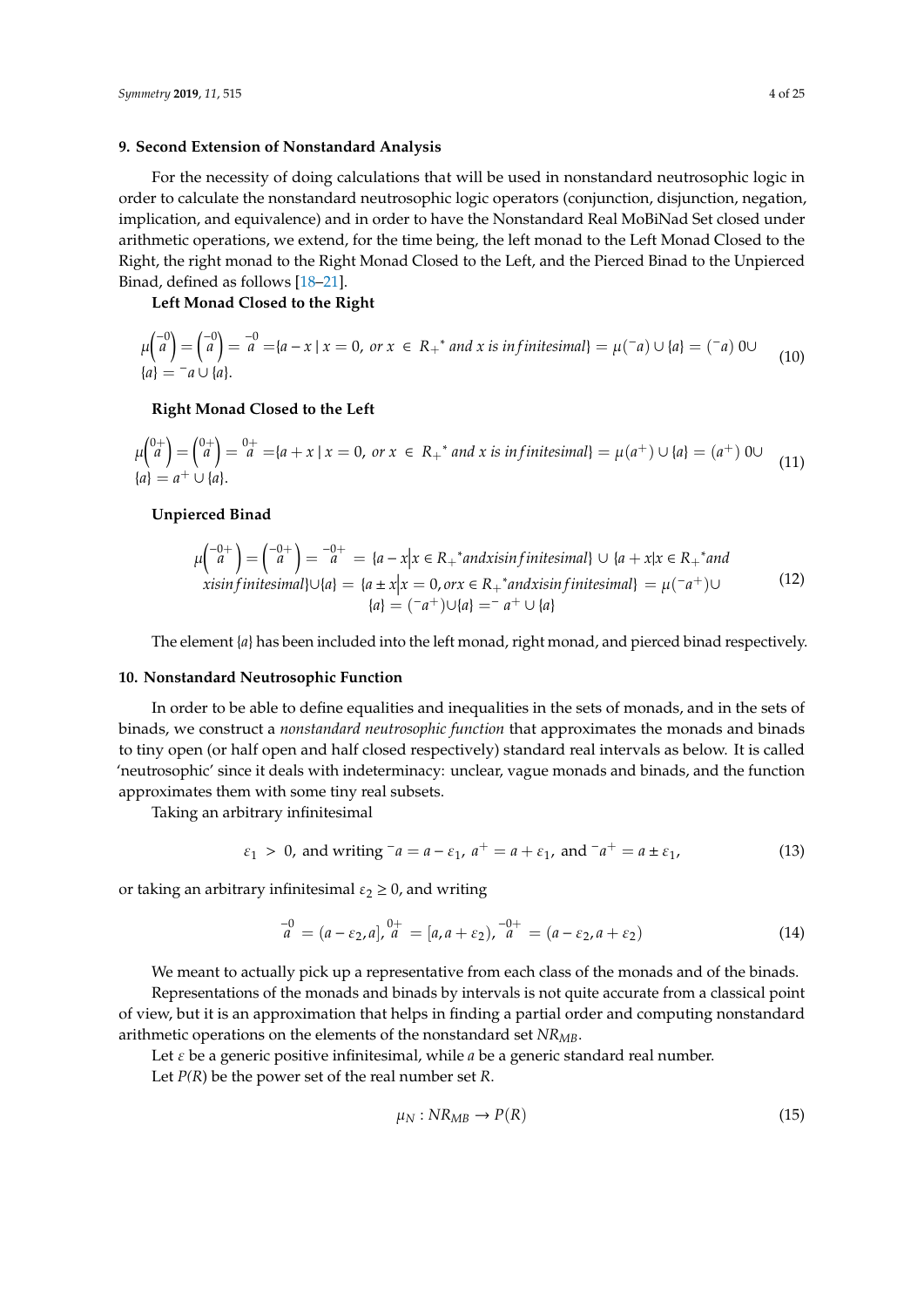For any  $a \in R$ , the set of real numbers, one has

$$
\mu_N((\bar{a})) =_N (a - \varepsilon, a), \tag{16}
$$

$$
\mu_N((a^+)) =_N (a, a + \varepsilon), \tag{17}
$$

$$
\mu_N((\bar{a}^*)) =_N (a - \varepsilon, a) \cup (a, a + \varepsilon), \tag{18}
$$

$$
\mu_N\left(\begin{pmatrix} -0\\a \end{pmatrix}\right) =_N (a - \varepsilon, a],\tag{19}
$$

$$
\mu_N\left(\begin{pmatrix} 0+ \\ a \end{pmatrix}\right) =_N [a, a+\varepsilon], \tag{20}
$$

$$
\mu_N\left(\begin{pmatrix} -0+ \\ a \end{pmatrix}\right) =_N (a - \varepsilon, a + \varepsilon),\tag{21}
$$

$$
\mu_N\!\left(\!\!\begin{pmatrix} 0\\a \end{pmatrix}\!\!\right) =_N \mu_N(a) =_N a = [a, a],\tag{22}
$$

in order to set it as real interval too.

## **11. General Notations for Monads and Binads**

Let  $a \in R$  be a standard real number. We use the following general notation for monads and binads.

$$
\begin{array}{c}\nm\\
a \in \left\{ a, \frac{-}{a}, \frac{-0}{a}, \frac{0+}{a}, \frac{-+}{a}, \frac{-0+}{a} \right\} \text{ and by convention } a = a;\n\end{array} \tag{23}
$$

or

*<sup>m</sup>* <sup>∈</sup> { , <sup>−</sup> , −0 , + , +0 , −+ , −0+ } = { 0 , − , −0 , + , +0 , −+ , −0+ }; (24)

therefore "m" above a standard real number "a" may mean anything: a standard real number (<sup>0</sup>, or nothing above), a left monad (<sup>−</sup>), a left monad closed to the right (<sup>−0</sup>), a right monad (<sup>+</sup>), a right monad closed to the left  $(0^+)$ , a pierced binad  $(0^+)$ , or a unpierced binad  $(0^+)$ , respectively.

The notations of monad's and binad's diacritics above (not laterally) the number *a* as

$$
\begin{array}{cc}\n- & -0 & + & 0+ & -+ & -0+ \\
a, & a, & a, & a, & a\n\end{array}
$$
\n(25)

are the best, since they also are designed to avoid confusion for the case when the real number *a* is negative.

For example, if  $a = -2$ , then the corresponding monads and binads are respectively represented as:

$$
\begin{array}{cccc}\n- & -0 & + & 0 & + & - & -0 \\
-2 & -2 & -2 & -2 & -2 & -2 \\
\end{array}
$$
\n(26)

#### **Classical and Neutrosophic Notations**

Classical notations on the set of real numbers:

$$
\langle \zeta, \leq, \rangle, \geq, \land, \lor, \to, \leftrightarrow, \land, \cup, \subset, \supset, \subseteq, \supseteq, =, \in, \quad \leftarrow, \quad \leftarrow, \neg, \times, \div, \hat{} ,^*,
$$
\n
$$
(27)
$$

Operations with real subsets:

$$
\circledast \qquad \qquad (28)
$$

Neutrosophic notations on nonstandard sets (that involve indeterminacies, approximations, and vague boundaries):

$$
\langle N, \leq_N, \geq_N, \geq_N, \wedge_N, \vee_N, \to_N, \leftrightarrow_N, \wedge_N, \cup_N, \subset_N, \supset_N, \subseteq_N, \supset_N, \equiv_N, \in_N + N, \neg_N, \times_N, \div_N, \hat{\gamma}, \wedge_N, \neg_N \qquad (29)
$$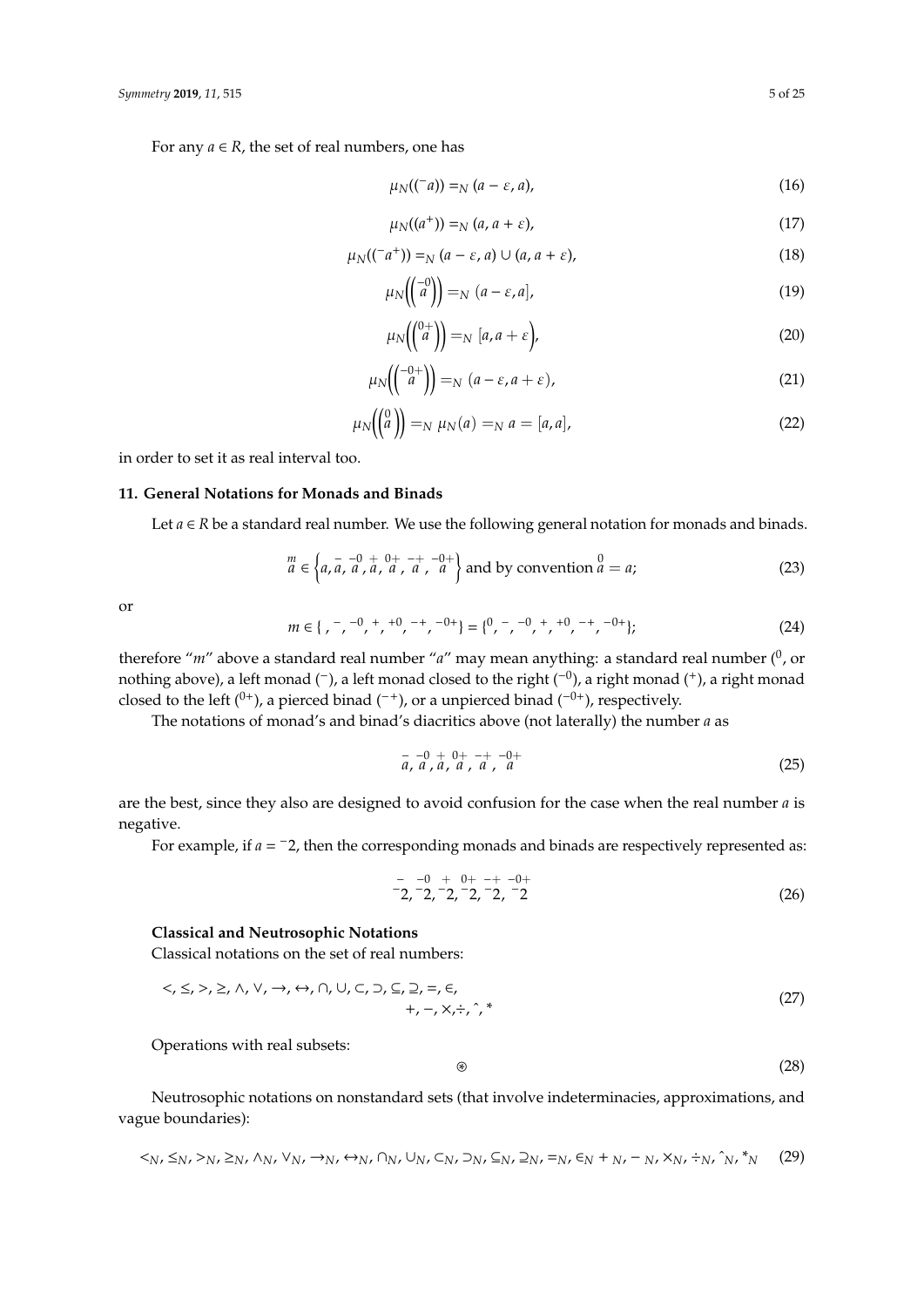## **12. Neutrosophic Strict Inequalities**

We recall the neutrosophic strict inequality which is needed for the inequalities of nonstandard numbers.

Let  $\alpha$  and  $\beta$  be elements in a partially ordered set M. We have defined the neutrosophic strict inequality

$$
\alpha >_N \beta \tag{30}
$$

and read as

#### "α *is neutrosophically greater than* β"

if α in general is greater than β, or α is approximately greater than β, or *subject to some indeterminacy* (unknown or unclear ordering relationship between α and β) *or subject to some contradiction* (situation when α is smaller than or equal to β) α *is greater than* β.

It means that in most of the cases, on the set *M*, α *is greater than* β.

And similarly for the opposite neutrosophic strict inequality

$$
\alpha \leq_N \beta \tag{31}
$$

#### **13. Neutrosophic Equality**

We have defined the neutrosophic inequality

$$
\alpha =_N \beta \tag{32}
$$

and read as

"α *is neutrosophically equal to* β"

if α in general is equal to β, or α is approximately equal to β, or *subject to some indeterminacy* (unknown or unclear ordering relationship between α and β) *or subject to some contradiction* (situation when α is not equal to β) α *is equal to* β.

It means that in most of the cases, on the set *M*, α *is equal to* β.

#### **14. Neutrosophic (Nonstrict) Inequalities**

Combining the neutrosophic strict inequalities with neutrosophic equality, we get the  $\geq_N$  and  $\leq_N$ neutrosophic inequalities.

Let  $\alpha$  and  $\beta$  be elements in a partially ordered set M.

The neutrosophic (nonstrict) inequality

$$
\alpha \geq_N \beta \tag{33}
$$

and read as

#### "α *is neutrosophically greater than or equal to* β"

if *α* in general is greater than or equal to *β*, or *α* is approximately greater than or equal to *β*, or subject to some indeterminacy (unknown or unclear ordering relationship between  $\alpha$  and  $\beta$ ) or subject to some contradiction (situation when *α* is smaller than  $β$ ) *α* is greater than or equal to  $β$ .

It means that in most of the cases, on the set *M*, α *is greater than or equal to* β.

And similarly for the opposite neutrosophic (nonstrict) inequality

$$
\alpha \leq_N \beta. \tag{34}
$$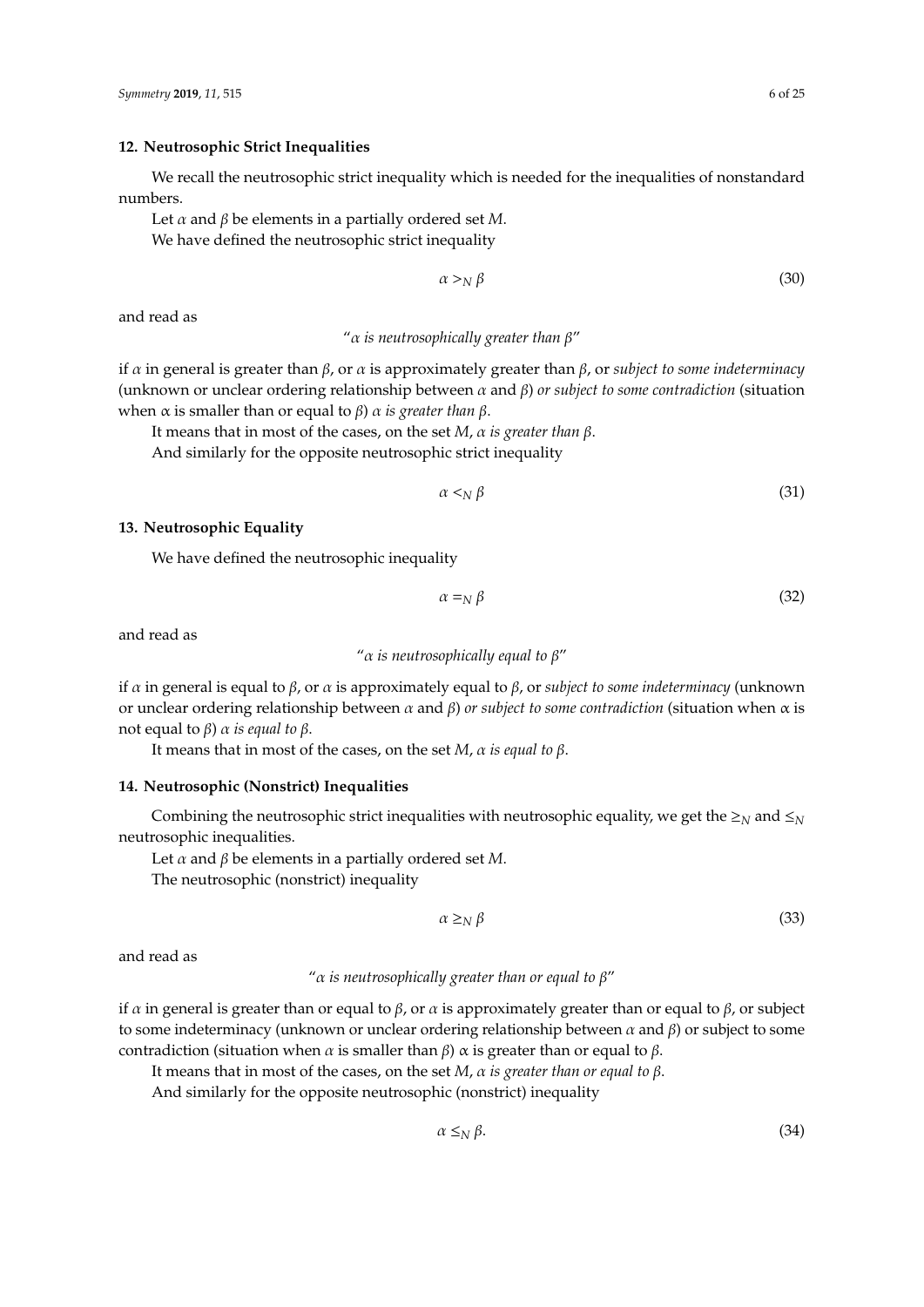#### **15. Neutrosophically Ordered Set**

Let *M* be a set.  $(M, <sub>N</sub>)$  is called a neutrosophically ordered set if

$$
\forall \alpha, \beta \in M, \text{onehas} : \text{either} \alpha \leq_N \beta, \text{or} \alpha =_N \beta, \text{or} \alpha >_N \beta.
$$
 (35)

#### **16. Neutrosophic Infimum and Neutrosophic Supremum**

As an extension of the classical infimum and classical supremum, and using the neutrosophic inequalities and neutrosophic equalities, we define the neutrosophic infimum (denoted as *infN*) and the neutrosophic supremum (denoted as *supN*).

*Neutrosophic Infimum.*

Let  $(S, \leq_N)$  be a set that is neutrosophically partially ordered, and *M* a subset of *S*.

The neutrosophic infimum of *M*, denoted as  $inf_N(M)$  is the neutrosophically greatest element in *S* that is neutrosophically less than or equal to all elements of *M*:

*Neutrosophic Supremum.*

Let  $(S, \leq_N)$  be a set that is neutrosophically partially ordered and *M* a subset of *S*.

The neutrosophic supremum of *M*, denoted as  $\sup_N(M)$  is the neutrosophically smallest element in *S* that is neutrosophically greater than or equal to all elements of *M*.

## **17. Definition of Nonstandard Real MoBiNad Set**

Let ℝ be the set of standard real numbers, and ℝ<sup>∗</sup> be the set of hyper-reals (or nonstandard reals) that consists of infinitesimals and infinites.

The Nonstandard Real MoBiNad Set is now defined for the first time as follows

$$
NR_{MB} =_{N} \left\{ \begin{array}{c} \varepsilon, \ \omega, \ a, (-a), (-a^{0}), (a^{+}), (0a^{+}), (-a^{+}), (-a^{0+}) \text{ |where } \varepsilon \text{ are infinitesimals,} \\ \text{with } \varepsilon \in \mathbb{R}^{*}; \ \omega = 1/\varepsilon \text{ are infinites, with } \omega \in \mathbb{R}^{*}; \text{ and } a \text{ are real numbers, with } a \in \mathbb{R} \end{array} \right\}
$$
(36)

Therefore

$$
NR_{MB} =_N \mathbb{R}^* \cup \mathbb{R} \cup \mu(\neg \mathbb{R}) \cup \mu(\neg \mathbb{R}^0) \cup \mu(\mathbb{R}^+) \cup \mu^0(\mathbb{R}^+) \cup \mu(\neg \mathbb{R}^+) \cup \mu(\neg \mathbb{R}^0 +), \tag{37}
$$

where

 $\mu$ <sup>( $-\mathbb{R}$ ) is the set of all real left monads,</sup>

 $\mu({}^-\mathbb{R}^0)$  is the set of all real left monads closed to the right,

 $\mu(\mathbb{R}^+)$  is the set of all real right monads,

 $\mu(^0\mathbb{R}^+)$  is the set of all real right monads closed to the left,

 $\mu$ ( $^{-}R^{+}$ ) is the set of all real pierced binads,

and  $\mu$ ( $^{-}$  $\mathbb{R}^{0}$  +) is the set of all real unpierced binads.

Also,

$$
NR_{MB} =_{N} \left\{ \varepsilon, \omega, \frac{m}{a} \middle| \text{where } \varepsilon, \omega \in \mathbb{R}^*, \varepsilon \text{ are infinitesimals, } \omega = \frac{1}{\varepsilon} \text{ are infinites;} \right\}
$$
\n
$$
a \in \mathbb{R}; \text{and } m \in \left\{ \left. \right|, \left. \right|, \left. \right|, \left. \right|, \left. \right|, \left. \right|, \left. \right|, \left. \right| \right\}
$$
\n
$$
(38)
$$

*NRMB* is closed under addition, subtraction, multiplication, division (except division by *<sup>m</sup> a*, with *a*  $= 0$  and  $m \in \{ -1, 0, +0, 0, +0, -1, -0, + \}$ , and power

 $\{\binom{m_1}{a}\}^{m_2}$  with: either *a* > *0*, or *a* = 0 and *m*∈ {, + ,<sup>0+</sup>} and *b* > *0*, or *a* < *0* but *b* =  $\frac{p}{r}$ *r* (irreducible fraction) and *p*, *r* are integers with *r* an odd positive integer  $r \in \{1, 3, 5, \dots\}$ .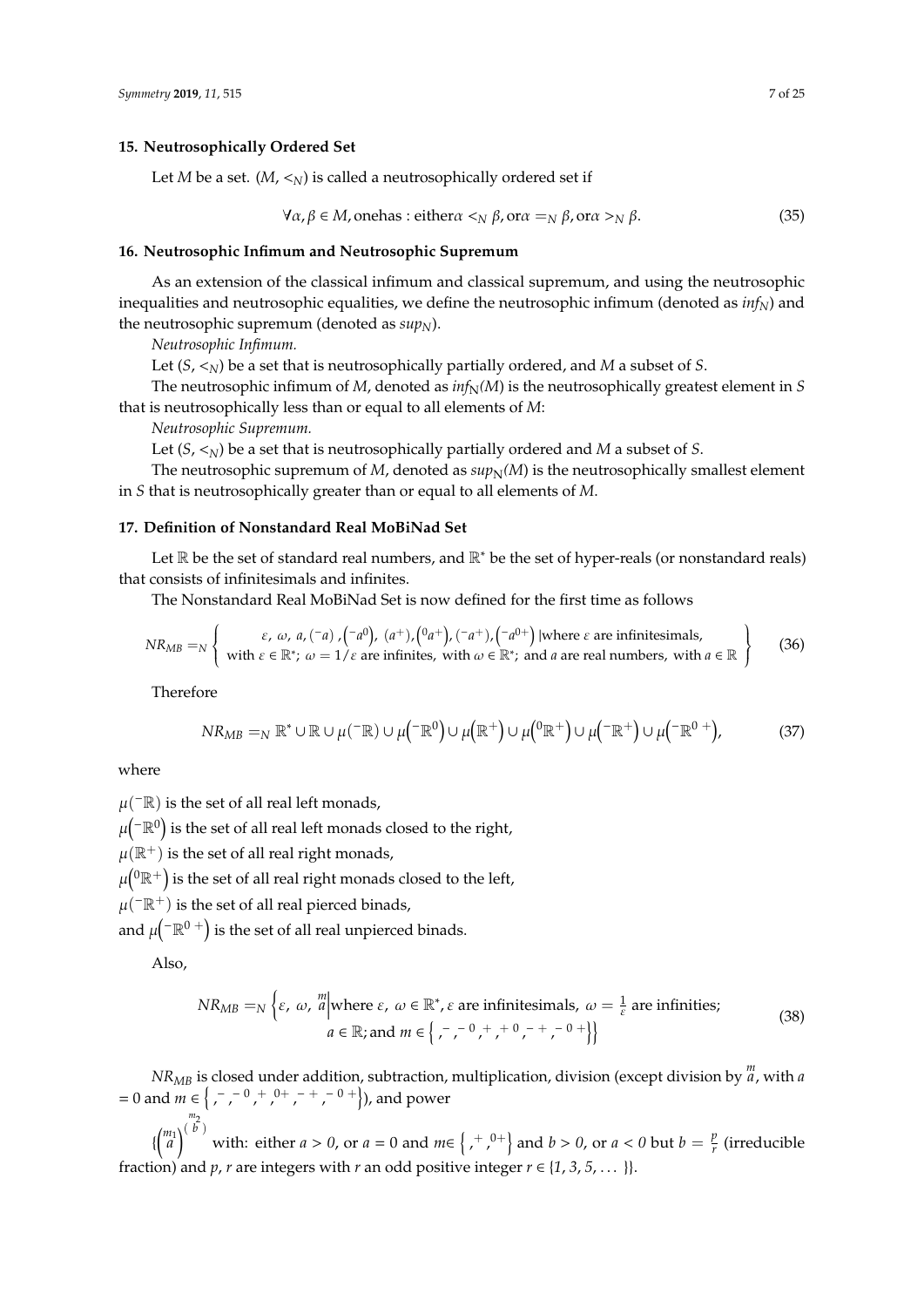These mobinad (nonstandard) above operations are reduced to set operations, using Set Analysis and Neutrosophic Analysis (both introduced by the author [\[22\]](#page-24-9) (page 11), which are generalizations of Interval Analysis), and they deal with sets that have indeterminacies.

#### **18. Etymology of MoBiNad**

MoBiNad comes from **mo***nad* + **bi***nad*, introduced now for the first time.

#### **19. Definition of Nonstandard Complex MoBiNad Set**

The Nonstandard Complex MoBiNad Set, introduced here for the first time, is defined as

$$
NC_{MB} =_{N} \{ \alpha + \beta i | \text{ where } i = \sqrt{-1}; \ \alpha, \ \beta \in NR_{MB} \}
$$
 (39)

#### **20. Definition of Nonstandard Neutrosophic Real MoBiNad Set**

The Nonstandard Neutrosophic Real MoBiNad Set, introduced now for the first time, is defined as

$$
NNR_{MB} =_N {\alpha + \beta I} \text{ where } I = \text{literal indeterminacy, } I^2 = I; \alpha, \beta \in NR_{MB}.
$$
 (40)

## **21. Definition of Nonstandard Neutrosophic Complex MoBiNad Set**

The Nonstandard Neutrosophic Complex MoBiNad Set, introduced now for the first time, is defined as

$$
NNC_{MB} =_N {\alpha + \beta I} \text{ where } I = \text{literal indeterminacy, } I^2 = I; \alpha, \beta \in NC_{MB}
$$
 (41)

#### **22. Properties of the Nonstandard Neutrosophic Real Mobinad Set**

Since in nonstandard neutrosophic logic we use only the nonstandard neutrosophic real mobinad set, we study some properties of it.

**Theorem 1.** *The nonstandard real mobinad set* ( $N_{M,B}$ ,  $\leq_N$ ), endowed with the nonstandard neutrosophic *inequality is a lattice of first type [as partially ordered set (poset)].*

**Proof.** The set *NRMB* is partially ordered, because (except the two-element subsets of the form  $\{a, \overline{a}^+\}$ , and  $\{a, \overline{a}^0\}$ , with  $a \in \mathbb{R}$ , beetwen which there is no order) all other elements are ordered:

If  $a < b$ , where  $a, b \in \mathbb{R}$ , then:  $\frac{m_1}{a} <_{N}$ *m*<sup>2</sup> *b* , for any monads or binads

$$
m_1, m_2 \in N \left\{ \begin{array}{ccc} - & - & 0 & + & 0 & + \\ - & \cdot & \cdot & \cdot & \cdot \\ 0 & 0 & 0 & + \end{array} \right\}.
$$
 (42)

If  $a = b$ , one has:

$$
a \lt N a, \tag{43}
$$

$$
a^- <_N a^+ \tag{44}
$$

$$
a \lt N a^+ \tag{45}
$$

$$
a \leq N^- a^+, \tag{46}
$$

$$
a \leq_N a^+, \tag{47}
$$

and there is no neutrosophic ordering relationship between *a* and <sup>−</sup>*a* +,

nor between *a* and 
$$
\frac{-0+}{a}
$$
 (that is why  $\leq_N$  on  $NR_{MB}$  is *a* partial ordering set). (48)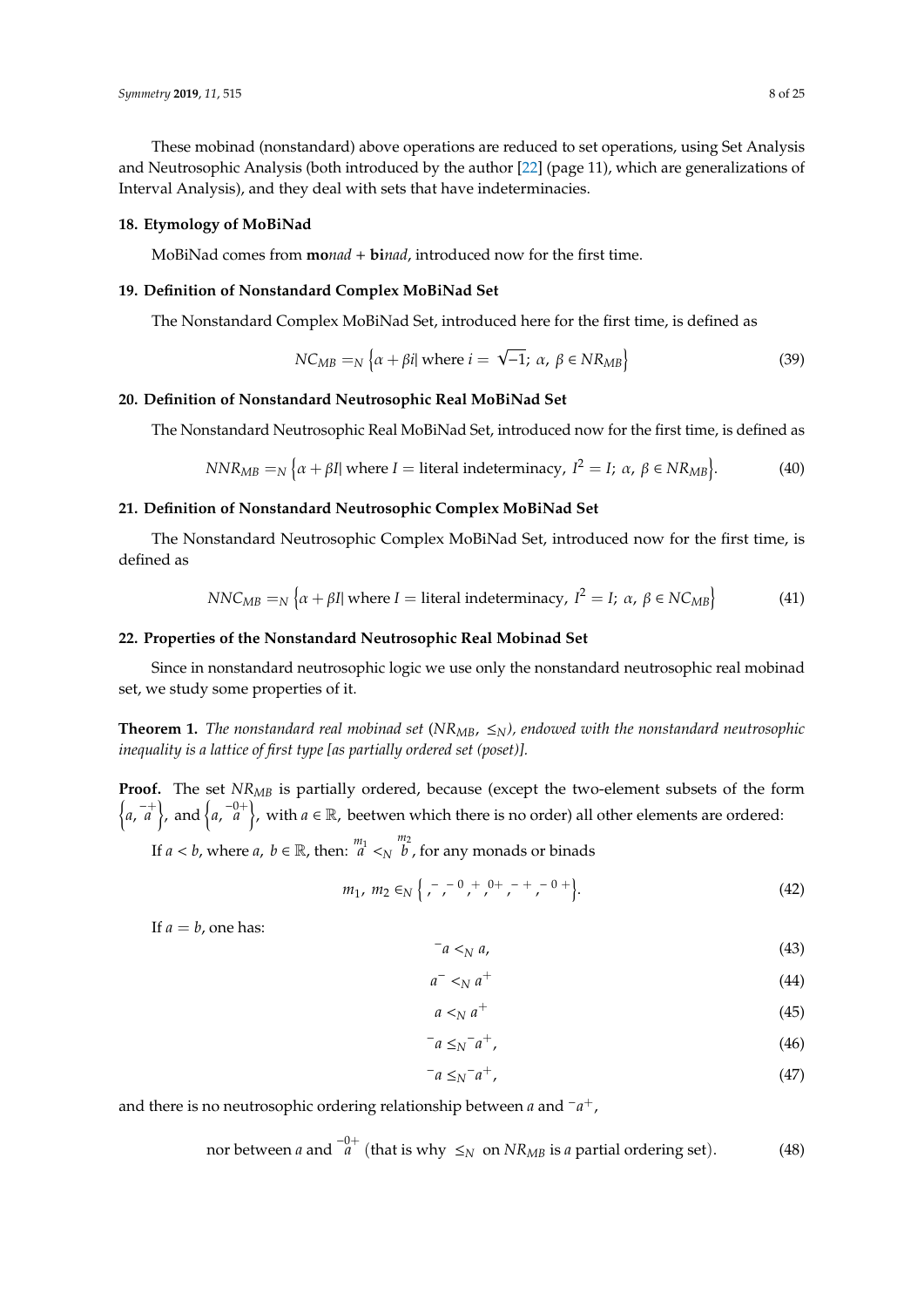If 
$$
a > b
$$
, then :  $\begin{pmatrix} m_1 & m_2 \\ a & >_N \end{pmatrix}$ , for any monads or binads  $m_1$ ,  $m_2$ . (49)

 $\Box$ 

Any two-element set {*α*, *β*}  $\subset$ <sub>*N</sub> NR<sub>MB</sub>* has a neutrosophic nonstandard infimum (meet, or greatest</sub> lower bound) that we denote by inf<sub>N</sub>, and a neutrosophic nonstandard supremum (joint, or least upper bound) that we denote by  $\sup_{N'}$  where both

$$
\inf_{N} \{\alpha, \beta\} \text{ and } \sup_{N} \{\alpha, \beta\} \in NR_{MB}.\tag{50}
$$

For the nonordered elements *a* and <sup>−</sup>*a* +:

$$
\inf_{N} \left\{ a, a^+ \right\} =_N a \in_N N R_{MB},\tag{51}
$$

$$
\sup_{N} \left\{ a, a^+ \right\} =_N a^+ \in_N N R_{MB} \tag{52}
$$

And similarly for nonordered elements *a* and <sup>−</sup>*a*<sup>0</sup> <sup>+</sup>:

$$
\inf_{N} \left\{ a, a^{-} a^{0+} \right\} =_{N} a \in_{N} N R_{MB}, \tag{53}
$$

$$
\sup_{N} \left\{ a, a^0 \right\} =_N a^+ \in_N N R_{MB}. \tag{54}
$$

Dealing with monads and binads which neutrosophically are real subsets with indeterminate borders, and similarly  $a = [a, a]$  can be treated as a subset, we may compute  $\inf_{N}$  and  $\sup_{N}$  of each of them.

$$
\inf_{N}(\bar{a}) =_{N} \bar{a}
$$
 and  $\sup_{N}(\bar{a}) =_{N} \bar{a}$  (55)

$$
\inf_{N}(a^{+}) =_{N} a^{+} \text{ and } \sup_{N}(a^{+}) =_{N} a^{+};
$$
\n
$$
(56)
$$

$$
\inf_{N} (-a^{+}) =_{N} -a
$$
 and  $\sup_{N} (-a^{+}) =_{N} a^{+};$  (57)

$$
\inf_{N} (-a^{0+}) =_{N} -a
$$
 and  $\sup_{N} (-a^{0+}) =_{N} a^{+}.$  (58)

Also,

$$
\inf_{N}(a) =_{N} a \text{ and } \sup_{N}(a) =_{N} a. \tag{59}
$$

If  $a < b$ , then  $\frac{m_1}{a} < N$ *m*<sup>2</sup> *b* , hence

$$
\inf_{N} \left\{ \begin{matrix} m_1 & m_2 \\ a & b \end{matrix} \right\} =_N \inf_{N} \left\{ \begin{matrix} m_1 \\ a \end{matrix} \right\} \text{ and } \sup_{N} \left\{ \begin{matrix} m_1 & m_2 \\ a & b \end{matrix} \right\} =_N \sup_{N} \frac{m_2}{b},\tag{60}
$$

which are computed as above.

Similarly, if

$$
a > b, \text{ with } \begin{array}{c} m_1 \\ a <_N \end{array} \begin{array}{c} m_2 \\ b \end{array} \tag{61}
$$

If  $a = b$ , then:  $\inf_{N} \begin{Bmatrix} m_1 & m_2 \ a & , & a' \end{Bmatrix} =_N$  the neutrosophically smallest  $(<_N$ ) element among

$$
\inf_{N} \left\{ \begin{matrix} m_1 \\ a \end{matrix} \right\} \text{ and } \inf_{N} \left\{ \begin{matrix} m_2 \\ a \end{matrix} \right\}. \tag{62}
$$

While  $\sup_N\!\left\{\!\frac{m_1}{a},\frac{m_2}{a}\right\}=_N$  the neutrosophically greatest (>*N*) element among

$$
\sup_{N} {\begin{pmatrix} m_1 \\ a \end{pmatrix}} \text{ and } \sup_{N} {\begin{pmatrix} m_2 \\ a \end{pmatrix}}.
$$
 (63)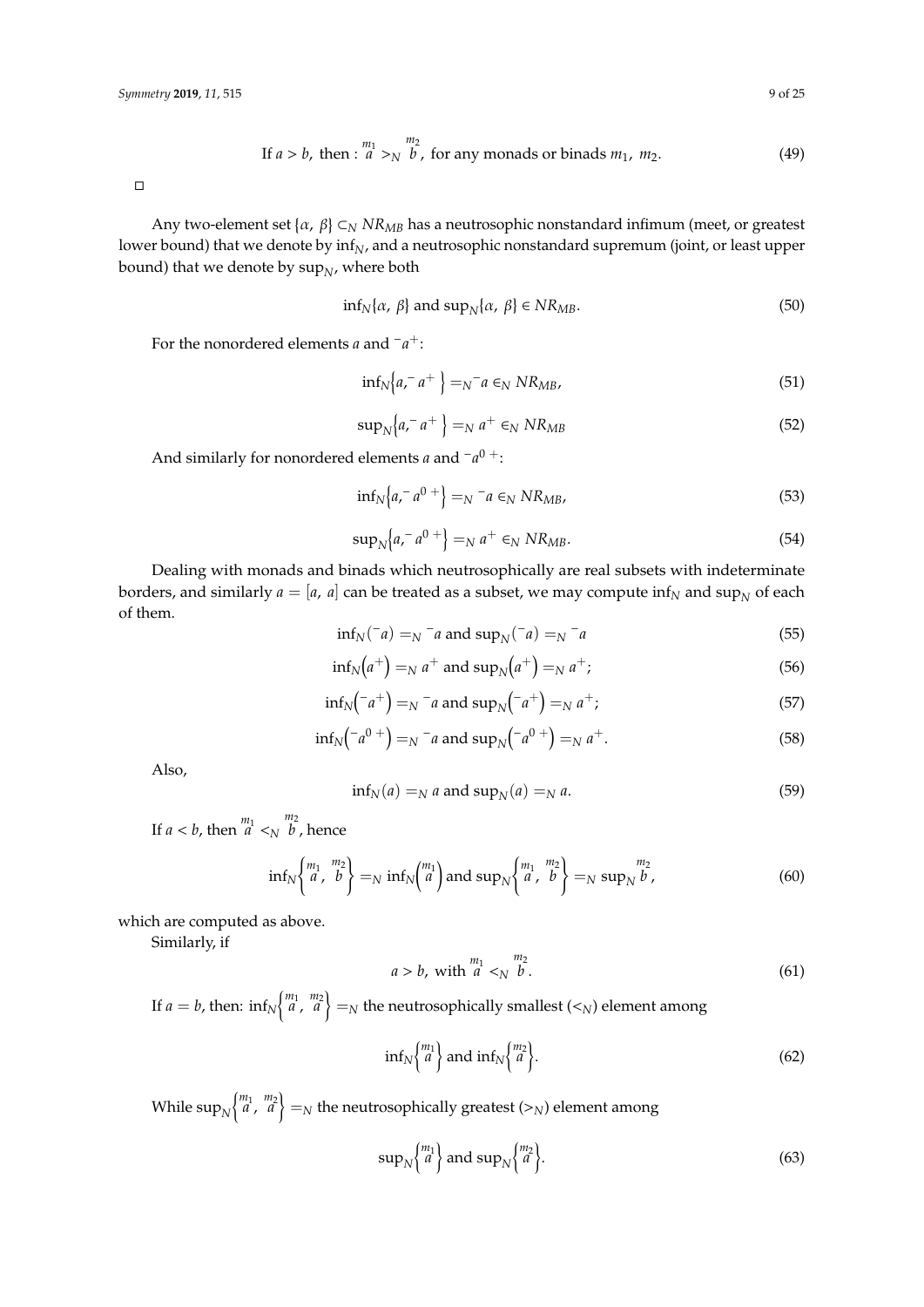Examples:

$$
\inf_{N}(-a, a^{+}) =_{N} -a
$$
 and  $\sup_{N}(-a, a^{+}) =_{N} a^{+};$  (64)

$$
\inf_{N} (-a, a^{+}) =_{N} a
$$
 and  $\sup_{N} (-a, a^{+}) =_{N} a^{+};$  (65)

$$
\inf_{N}(-a^{+}, a^{+}) =_{N}^{-}a
$$
 and  $\sup_{N}(-a^{+}, a^{+}) =_{N} a^{+}.$  (66)

Therefore,  $(NR_{MB}, \leq_N)$  is a nonstandard real mobinad lattice of first type (as partially ordered set). **Consequence**

If we remove all pierced and unpierced binads from *NRMB* and we denote the new set by  $NR_M = \{\varepsilon, \, \omega, \, a, \bar{a}, \bar{a}, \bar{a}^0, \, a^+, \, a^a, \, \text{where } \varepsilon \text{ are infinitesimals, } \omega \text{ are infinites, and } a \in \mathbb{R}\}$  we obtain a totally neutrosophically ordered set.

**Theorem 2.** *Any finite non-empty subset L of* (*NRMB*,≤*N) is also a sublattice of first type.*

**Proof.** It is a consequence of any classical lattice of first order (as partially ordered set).  $\Box$ 

**Theorem 3.** *(NR<sub>MB</sub>*,  $\leq$ <sub>N</sub>) is bounded neither to the left nor to the right, since it does not have a minimum *(bottom, or least element), or a maximum (top, or greatest element).*

**Proof.** Straightforward, since *NR<sub>MB</sub>* includes the set of real number  $R = (-\infty, +\infty)$  which is clearly unbounded to the left and right-hand sides.  $\square$ 

**Theorem 4.** (*NRMB*, *in fN, supN), where in f<sup>N</sup> and sup<sup>N</sup> are two binary operations, dual to each other, defined before as a lattice of second type (as an algebraic structure).*

**Proof.** We have to show that the two laws *in f<sup>N</sup>* and *sup<sup>N</sup>* are commutative, associative, and verify the absorption laws.

Let *α*, *β*, *γ* ∈ *NR<sub>MB</sub>* be two arbitrary elements. Commutativity Laws (i)  $\inf_N\{\alpha, \beta\} =_N \inf_N\{\beta, \alpha\}$ (67)

(ii)

$$
\sup_{N} \{ \alpha, \beta \} =_{N} \sup_{N} \{ \beta, \alpha \} \tag{68}
$$

Their proofs are straightforward. Associativity Laws (i)

> $\inf_N\{\alpha, \inf_N\{\beta, \gamma\}\} =_N \inf_N\{\inf_N\{\alpha, \beta\}, \gamma\}$  $(69)$

 $\Box$ 

**Proof.**

$$
\inf_{N}\{\alpha,\ \inf_{N}\{\beta,\gamma\}\}=\inf_{N}\{\alpha,\ \beta,\ \gamma\},\tag{70}
$$

and

$$
\inf_{N} \{ \inf_{N} \{ \alpha, \beta \}, \gamma \} =_{N} \inf_{N} \{ \alpha, \beta, \gamma \},\tag{71}
$$

where we have extended the binary operation inf<sub>*N*</sub> to a trinary operation inf<sub>*N*</sub>.

(ii)

$$
\sup_{N} \Big\{ \alpha, \sup_{N} \big\{ \beta, \gamma \big\} \Big\} =_{N} \sup_{N} \Big\{ \sup_{N} \Big\{ \alpha, \beta \big\}, \gamma \Big\} \tag{72}
$$

 $\Box$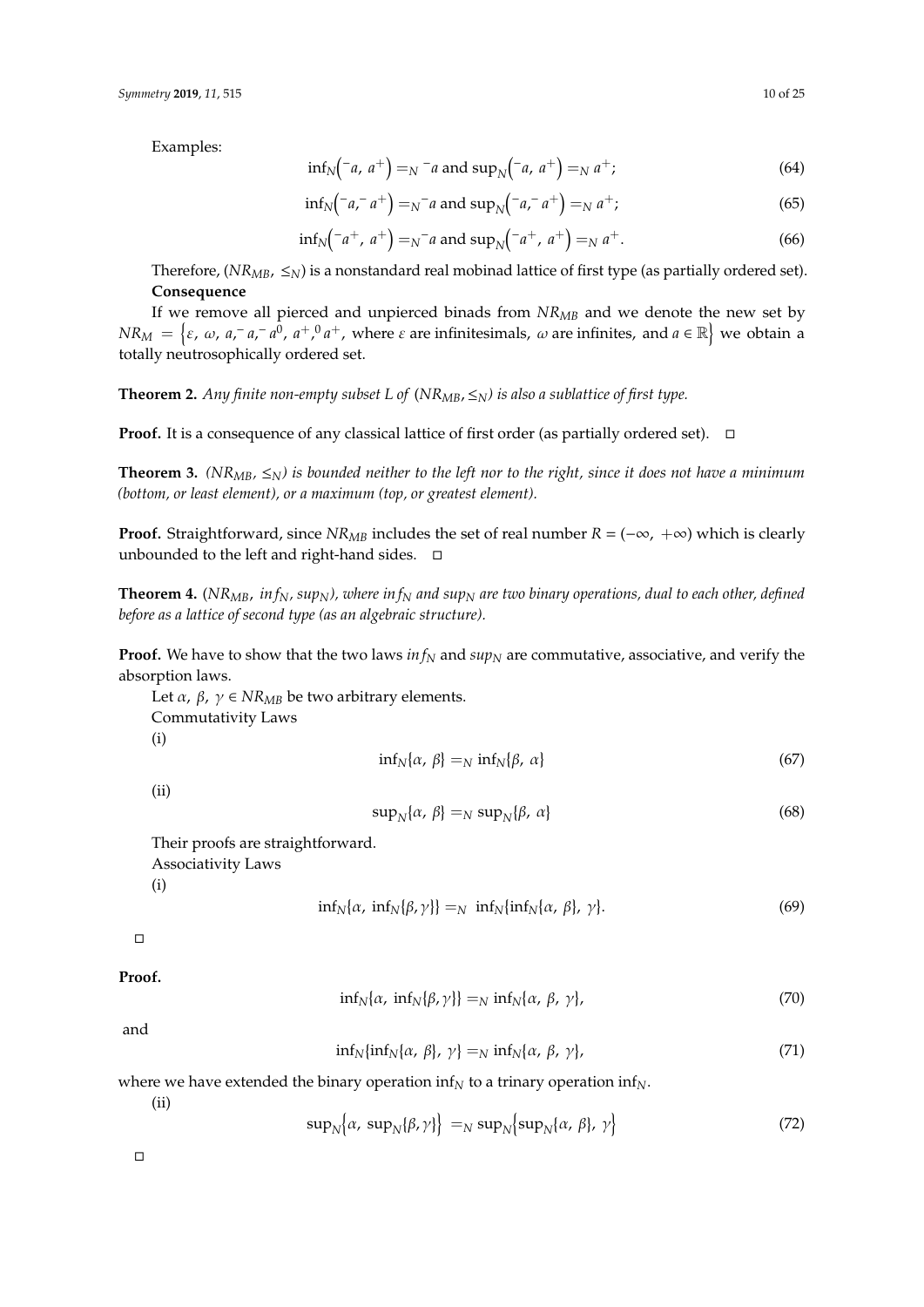**Proof.**

$$
\sup_{N} \{\alpha, \sup_{N} \{\beta, \gamma\} \} =_{N} \sup_{N} \{\alpha, \beta, \gamma\},\tag{73}
$$

and

$$
\sup_{N} \{\alpha, \sup_{N} \{\beta, \gamma\} \} =_{N} \sup_{N} \{\alpha, \beta, \gamma\},\tag{74}
$$

where similarly we have extended the binary operation  $\sup_N$  to a trinary operation  $\sup_{N}$ .

Absorption Laws (as peculiar axioms to the theory of lattice)

(i) We need to prove that

$$
\inf_{N} \left\{ \alpha, \sup_{N} \left\{ \alpha, \beta \right\} \right\} =_{N} \alpha. \tag{75}
$$

Let  $\alpha \leq_N \beta$ , then

$$
\inf_{N} \left\{ \alpha, \sup_{N} \left\{ \alpha, \beta \right\} \right\} =_{N} \inf_{N} \left\{ \alpha, \alpha \right\} =_{N} \alpha.
$$
 (76)

Let  $\alpha >_N \beta$ , then

$$
\inf_{N} \left\{ \alpha, \ \sup_{N} \left\{ \alpha, \ \beta \right\} \right\} =_{N} \inf_{N} \left\{ \alpha, \alpha \right\} =_{N} \alpha. \tag{77}
$$

(ii) Now, we need to prove that

$$
\sup_{N} \{ \alpha, \inf_{N} \{ \alpha, \beta \} \} =_{N} \alpha. \tag{78}
$$

Let  $\alpha \leq_N \beta$ , then

$$
\sup_{N} \{ \alpha, \inf_{N} \{ \alpha, \beta \} \} =_{N} \sup_{N} \{ \alpha, \alpha \} =_{N} \alpha.
$$
 (79)

Let  $\alpha >_N \beta$ , then

$$
\sup_{N} \{ \alpha, \inf_{N} \{ \alpha, \beta \} \} =_{N} \sup_{N} \{ \alpha, \beta \} =_{N} \alpha.
$$
 (80)

Consequence

The binary operations  $\inf_{N}$  and  $\sup_{N}$  also satisfy the idempotent laws:

$$
\inf_{N} \{\alpha, \alpha\} =_{N} \alpha,
$$
\n(81)

$$
\sup_{N} \{ \alpha, \alpha \} =_{N} \alpha. \tag{82}
$$

 $\Box$ 

**Proof.** The axioms of idempotency follow directly from the axioms of absorption proved above. □

Thus, we have proved that (*NRMB*, *infN*, *supN*) is a lattice of second type (as algebraic structure).

# **23. Definition of General Nonstandard Real MoBiNad Interval**

Let  $a, b \in \mathbb{R}$ , with

$$
-\infty < a \le b < \infty,
$$
\n(83)

$$
]^{-}a, b^{+}[_{MB} = \{x \in NR_{MB}, a \leq_N x \leq_N b^{+}\}.
$$
\n(84)

As particular edge cases:

$$
]^{-}a, a^{+}[_{MB} =_{N} \{-a, a^{-}a^{+}, a^{+}\}, \qquad (85)
$$

a discrete nonstandard real set of cardinality 4.

$$
]^{-}a, {}^{-}a[_{MB} = _{N} \{^{-}a\}; \tag{86}
$$

$$
]a^+, a^+[MB =N {a^+}
$$
\n
$$
(87)
$$

$$
]a, a^+ [{}_{MB} = N \{a, a^+\} \tag{88}
$$

$$
]^{-}a, a[_{MB} = _{N} \{-a, a\}
$$
 (89)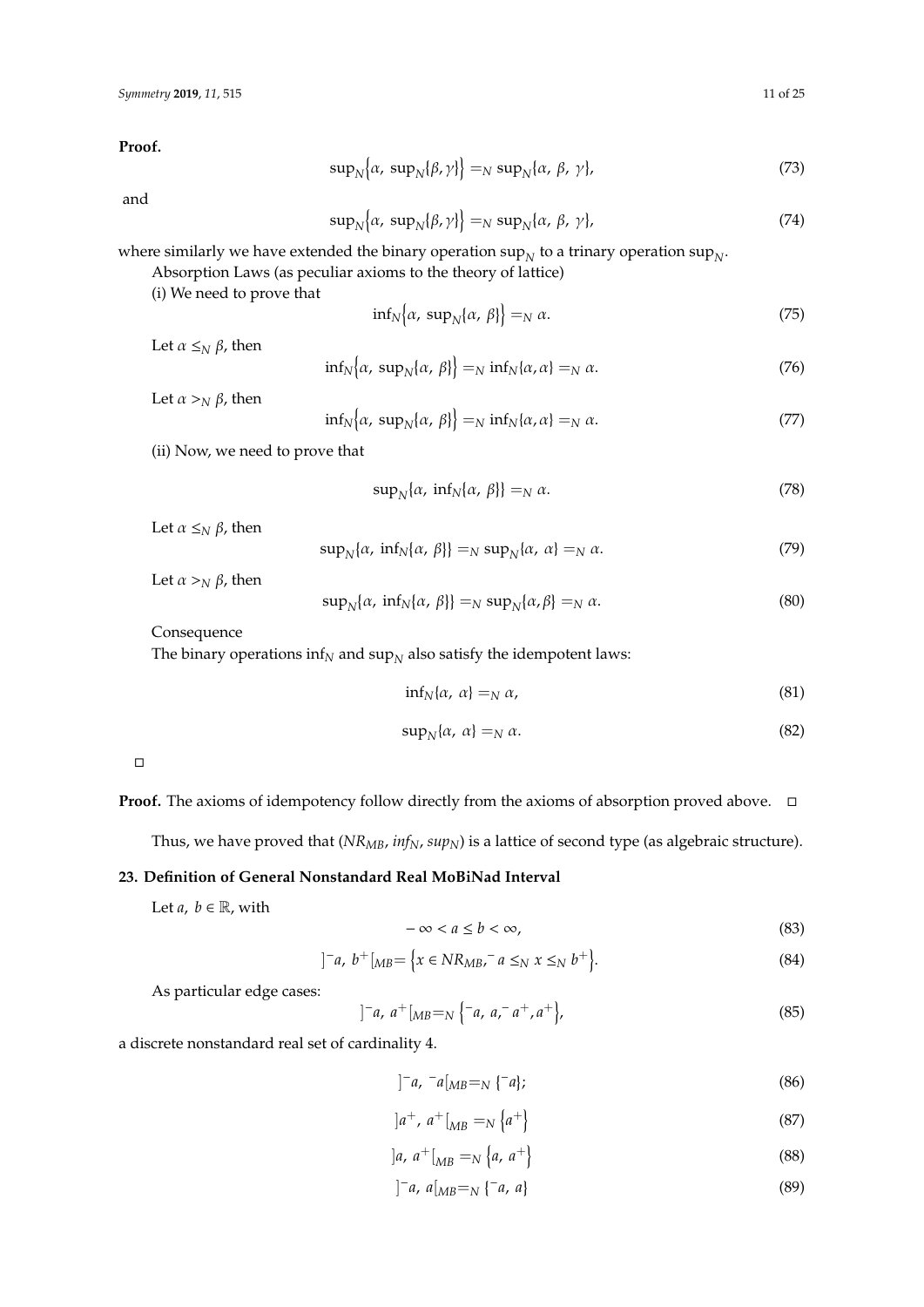$$
]^{-}a, {}^{-}a^{+}[_{MB} =_{N} \{-a, {}^{-}a^{+}, a^{+}\}, \qquad (90)
$$

where  $a \notin ]^-a,^-a^+[_{MB}$  since  $a \nleq_N^-a^+$  (there is no relation of order between  $a$  and  $^-a^+$ );

$$
]^{-}a^{+}, a^{+}[_{MB}=_{N}\{-a^{+}, a^{+}\}.
$$
 (91)

**Theorem 5.**

$$
(\ ]^-a, b^+[, \leq_N \big) \ \text{is a nonstandard real mobilattice of first type (poset).} \tag{92}
$$

**Proof.** Straightforward since  $]$ <sup>−</sup>*a*, *b*<sup>+</sup>[ is a sublattice of the lattice of first type *NR*<sub>*MB*</sub>. □

**Theorem 6.**

$$
\left(\begin{array}{ccc}\n\end{array}\right)^{-}a, b^{+}[\text{, inf}_{N}, \text{sup}_{N}, \text{sup}_{N}^{*}a, b^{+}]\text{ is a nonstandard bounded real mobilattice} \tag{93}
$$
\n
$$
\text{of second type (as algebraic structure).}
$$

**Proof.** ] <sup>−</sup>*a*, *b* <sup>+</sup>[*MB* as a nonstandard subset of *NRMB* is also a poset, and for any two-element subset

$$
\{\alpha,\ \beta\} \subset_N ]^{-0}, \ 1^+[_{MB} \tag{94}
$$

one obviously has the triple neutrosophic nonstandard inequality:

$$
-a \leq_N \inf_N{\{\alpha, \beta\}} \leq_N \sup_N{\{\alpha, \beta\}} \leq_N b^+
$$
\n(95)

hence ( ] <sup>−</sup>*a*, *b* <sup>+</sup>[*MB*≤*N*) is a nonstandard real mobinad sublattice of first type (poset), or sublattice of *NRMB*.

Further on,  $]$ <sup>-</sup> $a$ ,  $b^+$ [, endowed with two binary operations inf<sub>N</sub> and sup<sub>N</sub>, is also a sublattice of the lattice *NRMB*, since the lattice axioms (Commutative Laws, Associative Laws, Absortion Laws, and Idempotent Laws) are clearly verified on ] <sup>−</sup>*a*, *b* +[.

The nonstandard neutrosophic modinad Identity Join Element (Bottom) is <sup>−</sup>*a*, and the nonstandard neutrosophic modinad Identity Meet Element (Top) is *b* <sup>+</sup>, or

$$
\inf_{N} \left[ -a, b^{+} \left[ -s^{-} \text{ and } \sup_{N} \right]^{-} a, b^{+} \left[ -s^{-} \right]^{+} \right]
$$
 (96)

The sublattice Identity Laws are verified below.

Let 
$$
\alpha \in_N ]^{-a}
$$
,  $b^+ [$ , whence  $-a \leq_N \alpha \leq_N b^+$ . (97)

Then:

$$
\inf_{N} \left\{ \alpha, \ b^{+} \right\} =_{N} \alpha, \ \text{and} \ \sup_{N} \left\{ \alpha, \ a \right\} =_{N} \alpha. \tag{98}
$$

 $\Box$ 

## **24. Definition of Nonstandard Real MoBiNad Unit Interval**

n

$$
\begin{aligned}\n\left.\begin{array}{l}\n\left.\begin{matrix}\n\end{matrix}\right]^{-0}, \ 1^{+}\left[\begin{subarray}{l}M_{B} = N\{x \in NR_{MB}, -0 \leq_{N} x \leq_{N} 1^{+}\}\right] \\
\epsilon, a, a, a, a, a, a, a, a, a\n\end{array}\right] \text{ where } \epsilon \text{ are infinitesimals,} \\
\epsilon \in \mathbb{R}^{*}, \ \text{with } \epsilon > 0, \text{ and } a \in [0, 1]\n\end{array}\n\right\}\n\end{aligned} \tag{99}
$$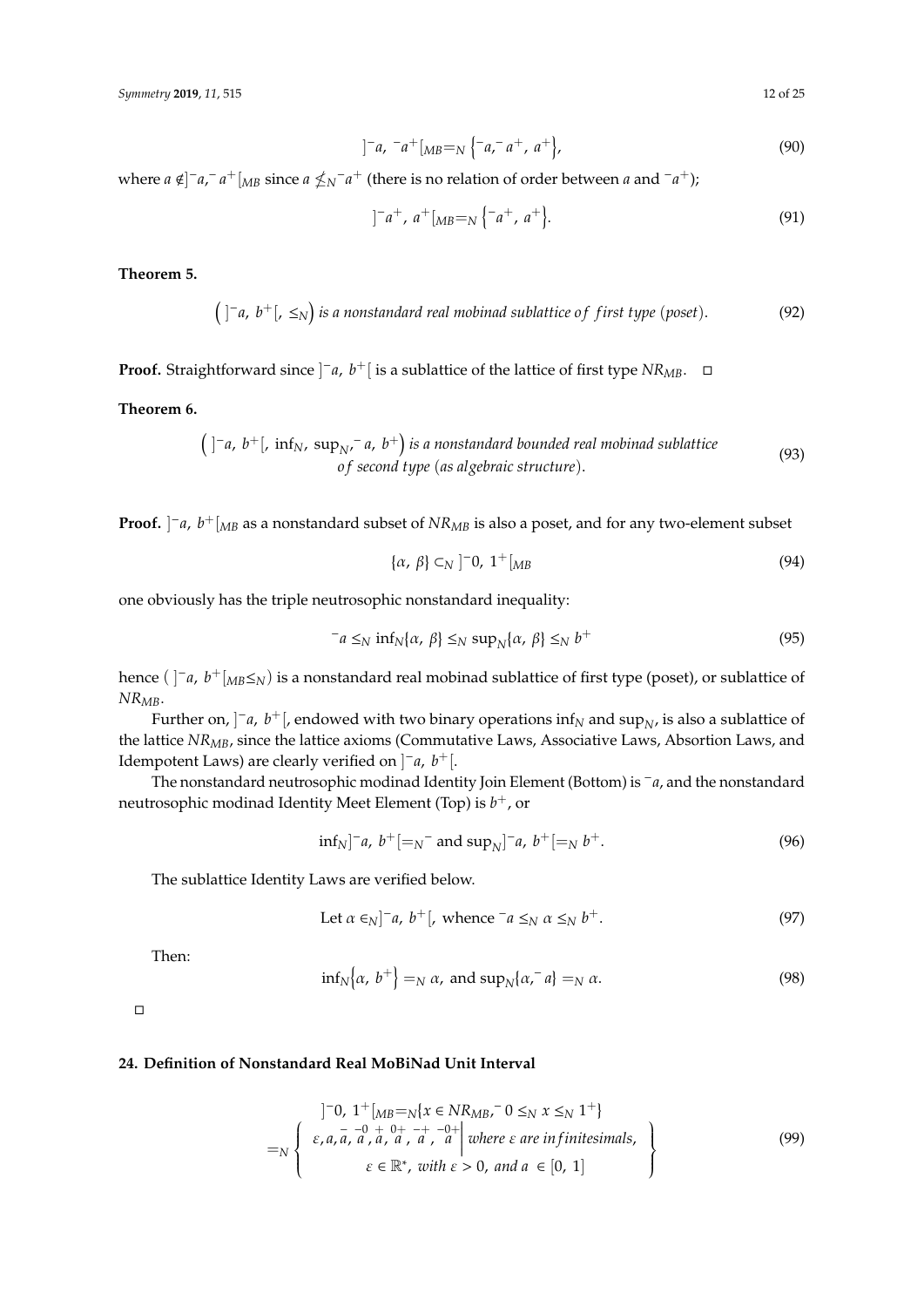This is an extension of the previous definition (1998) [\[5\]](#page-23-3) of nonstandard unit interval

$$
]^{-}0, 1^{+}[=_N(^{-}0) \cup [0, 1] \cup (1^{+}) \tag{100}
$$

Associated to the first published definitions of neutrosophic set, logic, and probability was used. One has

$$
]^{-}0, 1^{+}[\subset_{N}]^{-}0, 1^{+}[_{MB}
$$
 (101)

where the index  $_{MB}$  means: all monads and binads included in  $]$ <sup>-</sup>0, 1<sup>+</sup> [, for example,

$$
(-0.2), (-0.30), (0.5+), (-0.7+), (-0.80+) etc.
$$
 (102)

or, using the top diacritics notation, respectively,

$$
\begin{array}{cccc}\n & - & -0 & + & -+ & -0+ \\
0.2 & 0.3 & 0.5 & 0.7 & 0.8 \text{ etc.}\n\end{array}
$$
\n(103)

**Theorem 7.** *The Nonstandard Real MoBiNad Unit Interval* ] <sup>−</sup>0, 1+[*MB is a partially ordered set (poset) with respect to* ≤*N, and any of its two elements have an in f<sup>N</sup> and sup<sup>N</sup> hence* ] <sup>−</sup>0, 1+[*MB is a nonstandard neutrosophic lattice of first type (as poset).*

**Proof.** Straightforward. □

**Theorem 8.** *The Nonstandard Real MoBiNad Unit Interval* ] <sup>−</sup>0, 1+[*MB, endowed with two binary operations in f<sup>N</sup> and supN, is also a nonstandard neutrosophic lattice of second type (as an algebraic structure).*

**Proof.** Replace *a* = 0 and *b* = 1 into the general nonstandard real mobinad interval  $]$ <sup>-</sup>*a*, *b*<sup>+</sup>[. □

#### **25. Definition of Extended General Neutrosophic Logic**

We extend and present in a clearer way our 1995 definition (published in 1998) of neutrosophic logic. Let U be a universe of discourse of propositions and  $P \in U$  be a generic proposition.

A General Neutrosophic Logic is a multivalued logic in which each proposition *P* has a degree of truth (*T*), a degree of indeterminacy (*I*), and a degree of falsehood (*F*), and where *T*, *I*, and *F* are standard real subsets or nonstandard real mobinad subsets of the nonstandard real mobinat unit  $interval \]$ <sup>-</sup>0,  $1 + \frac{M}{M}$ 

With

$$
T, I, F \subseteq_N ]^{-0}, 1^+ [_{MB} \tag{104}
$$

where

$$
-0 \leq_N \inf_N T + \inf_N I + \inf_N F \leq_N \sup_N T + \sup_N I + \sup_N F \leq 3^+.
$$
 (105)

#### **26. Definition of Standard Neutrosophic Logic**

If in the above definition of general neutrosophic logic all neutrosophic components, *T*, *I*, and *F* are standard real subsets, included in or equal to the standard real unit interval, *T*, *I*,  $F \subseteq [0, 1]$ , where

$$
0 \le \inf T + \inf I + \inf F \le \sup T + \sup I + \sup F \le 3 \tag{106}
$$

we have a standard neutrosophic logic.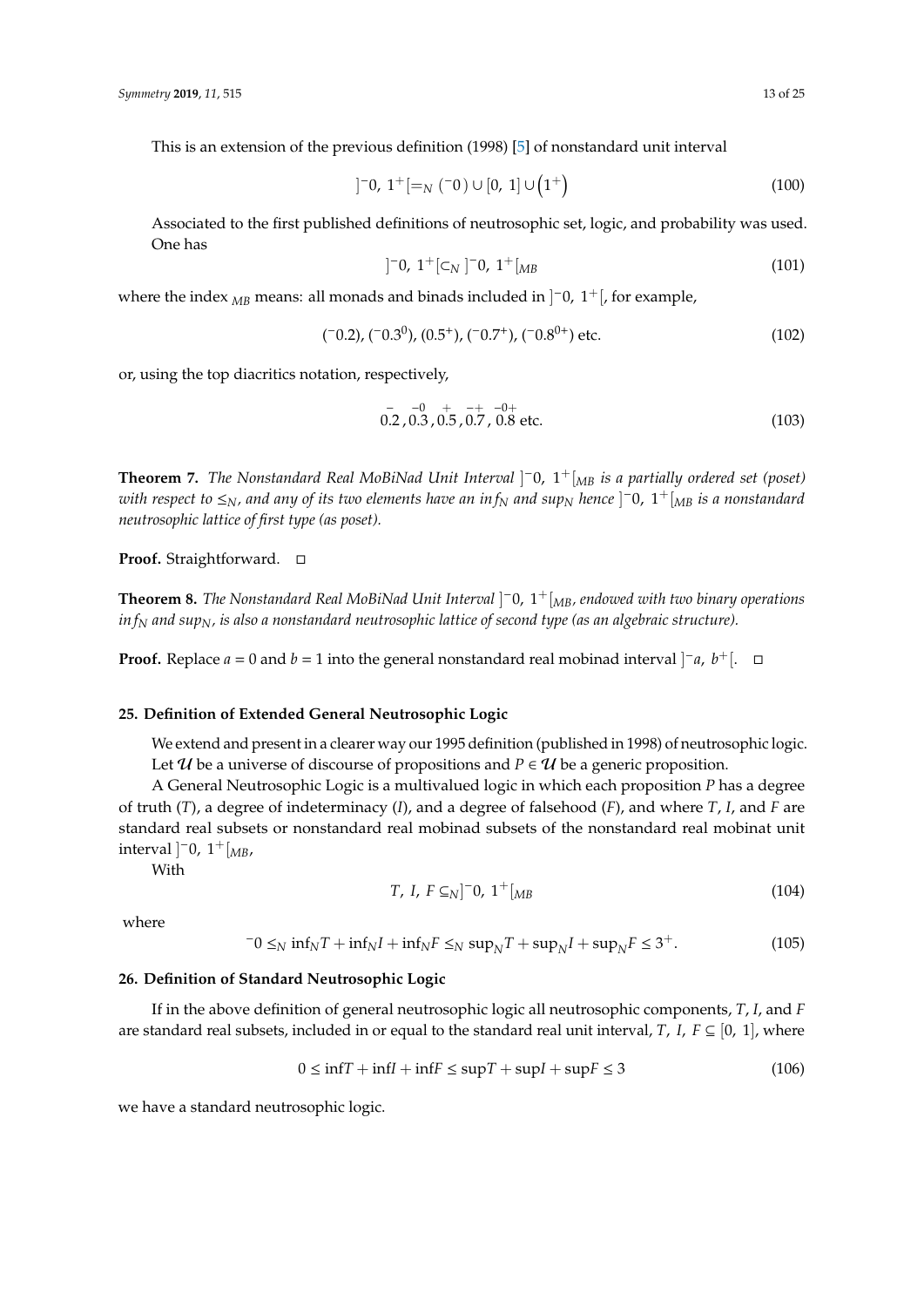#### **27. Definition of Extended Nonstandard Neutrosophic Logic**

If in the above definition of general neutrosophic logic at least one of the neutrosophic components *T*, *I*, or *F* is a nonstandard real mobinad subset, neutrosophically included in or equal to the nonstandard real mobinad unit interval ]<sup>−</sup>0, 1<sup>+</sup>[<sub>*MB*</sub>, where

$$
-0 \leq_N \inf_N T + \inf_N I + \inf_N F \leq_N \sup_N T + \sup_N I + \sup_N F \leq 3^+,
$$
\n(107)

we have an extended nonstandard neutrosophic logic.

**Theorem 9.** *If M is a standard real set*,  $M \subset \mathbb{R}$ *, then* 

$$
inf_N(M) = inf(M) \text{ and } sup_N(M) = sup(M). \tag{108}
$$

**Proof.** The neutrosophic infimum and supremum coincide with the classical infimum and supremum since there is no indeterminacy on the set  $M$ , meaning  $M$  contains no nonstandard numbers.  $\Box$ 

#### **28. Definition of Extended General Neutrosophic Set**

We extend and present in a clearer way our 1995 definition of neutrosophic set.

Let  $U$  be a universe of discourse of elements and  $S \in U$  a subset.

A Neutrosophic Set is a set such that each element *x* from *S* has a degree of membership (*T*), a degree of indeterminacy (*I*), and a degree of nonmembership (*F*), where *T*, *I*, and *F* are standard real subsets or nonstandard real mobinad subsets, neutrosophically included in or equal to the nonstandard real mobinat unit interval

$$
] ^{-}0, 1^{+} [{}_{MB}, with T, I, F \subseteq N] ^{-}0, 1^{+} [{}_{MB},
$$
\n(109)

where

$$
-0 \leq_N \inf_N T + \inf_N I + \inf_N F \leq_N \sup_N T + \sup_N I + \sup_N F \leq 3^+.
$$
 (110)

#### **29. Definition of Standard Neutrosophic Set**

If in the above general definition of neutrosophic set all neutrosophic components, *T*, *I*, and *F*, are standard real subsets included in or equal to the classical real unit interval, *T*, *I*, *F*  $\subseteq$  [0, 1], where

$$
0 \le \inf T + \inf I + \inf F \le \sup T + \sup I + \sup F \le 3,\tag{111}
$$

we have a standard neutrosophic set.

#### **30. Definition of Extended Nonstandard Neutrosophic Set**

If in the above general definition of neutrosophic set at least one of the neutrosophic components *T*, *I*, or *F* is a nonstandard real mobinad subsets, neutrosophically included in or equal to  $]$ <sup>-</sup>0, 1<sup>+</sup> [<sub>MB</sub>, where

$$
-0 \leq_N \inf_N T + \inf_N I + \inf_N F \leq_N \sup_N T + \sup_N I + \sup_N F \leq 3^+, \tag{112}
$$

we have a nonstandard neutrosophic set.

#### **31. Definition of Extended General Neutrosophic Probability**

We extend and present in a clearer way our 1995 definition of neutrosophic probability.

Let  $U$  be a universe of discourse of events, and  $E \in U$  be an event.

A Neutrosophic Probability is a multivalued probability such that each event *E* has a chance of occuring (*T*), an indeterminate (unclear) chance of occuring or not occuring (*I*), and a chance of not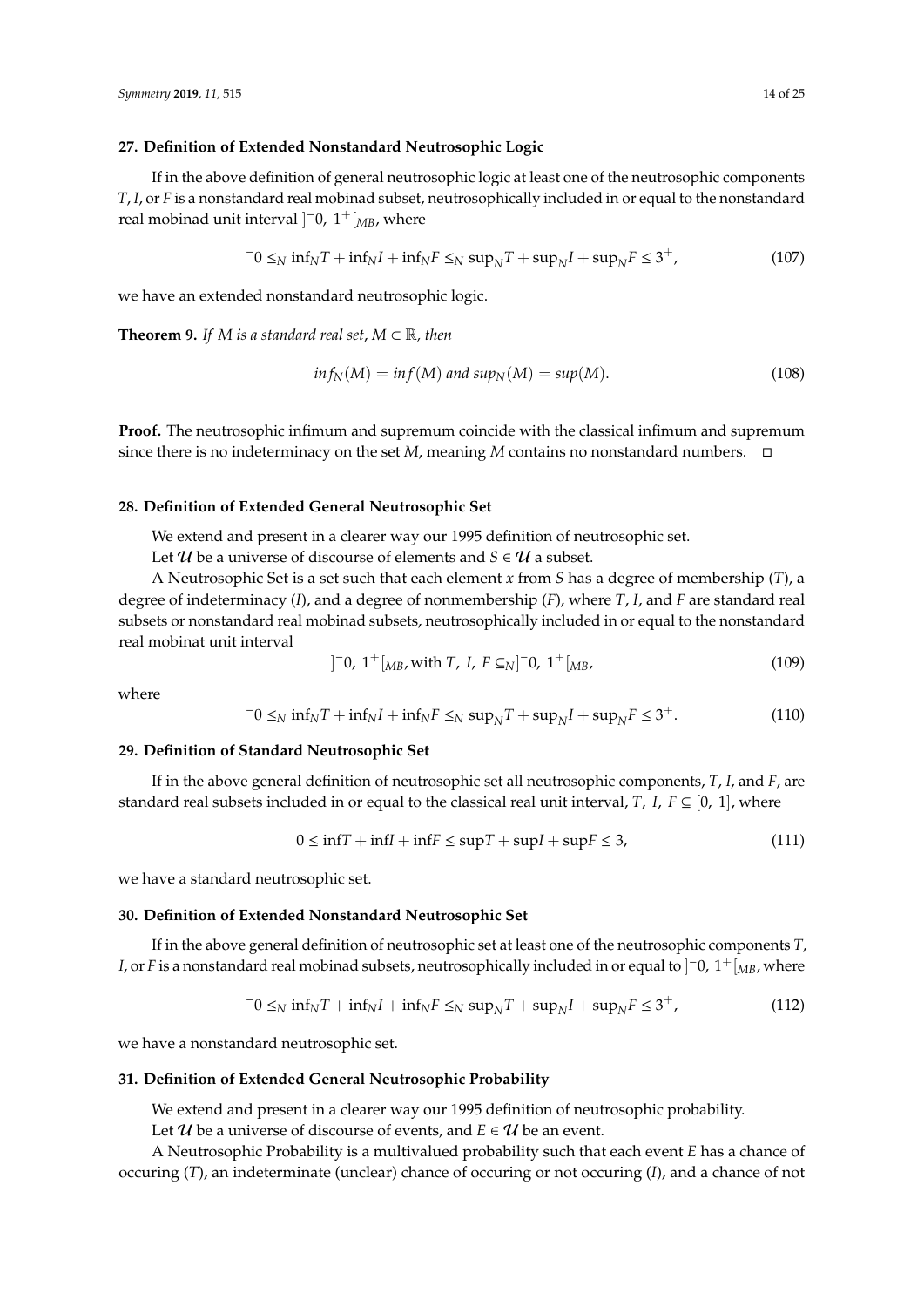occuring (*F*), and where *T*, *I*, and *F* are standard or nonstandard real mobinad subsets, neutrosophically included in or equal to the nonstandard real mobinat unit interval

$$
]^{-}0, 1^{+}[_{MB}, T, I, F \subseteq_{N}]^{-}0, 1^{+}[_{MB}, \text{ where } ^{-}0 \leq_{N} \inf_{N} T + \inf_{N} I + \inf_{N} F \leq_{N} \sup_{N} T + \sup_{N} I + \sup_{N} I + \sup_{N} F \leq 3^{+}.
$$
\n(113)

## **32. Definition of Standard Neutrosophic Probability**

If in the above general definition of neutrosophic probability all neutrosophic components, *T*, *I*, and *F* are standard real subsets, included in or equal to the standard unit interval *T*, *I*, *F*  $\subseteq$  [0, 1], where

$$
0 \le \inf T + \inf I + \inf F \le \sup T + \sup I + \sup F \le 3,\tag{114}
$$

we have a standard neutrosophic probability.

#### **33. Definition of Extended Nonstandard Neutrosophic Probability**

If in the above general definition of neutrosophic probability at least one of the neutrosophic components *T*, *I*, *F* is a nonstandard real mobinad subsets, neutrosophically included in or equal to  $]$ <sup>-</sup>0,  $1$ <sup>+</sup> [<sub>*MB*</sub>, where

$$
-0 \leq_N \inf_N T + \inf_N I + \inf_N F \leq_N \sup_N T + \sup_N I + \sup_N F \leq 3^+, \tag{115}
$$

we have a nonstandard neutrosophic probability.

#### **34. Classical Operations with Real Sets**

Let *A*,  $B \subseteq \mathbb{R}$  be two real subsets. Let  $\otimes$  and \* denote any of the real subset classical operations and real number classical operations respectively: addition (+), subtraction (−), multiplication (×), division  $(\div)$ , and power  $(\hat{\ })$ .

Then,

$$
A \circledast B = \{a * b, \text{ where } a \in A \text{ and } b \in B\}
$$
\n
$$
(116)
$$

Thus

$$
A \oplus B = \{a + b | a \in A, b \in B\}
$$
\n<sup>(117)</sup>

$$
A \ominus B = \{a - b | a \in A, b \in B\}
$$
\n<sup>(118)</sup>

$$
A \otimes B = \{a \times b | a \in A, b \in B\}
$$
\n<sup>(119)</sup>

$$
A \oslash B = \{a \div b | a \in A; b \in B, b \neq 0\}
$$
\n
$$
(120)
$$

$$
A^B = \left\{ a^b \middle| a \in A, a > 0; b \in B \right\} \tag{121}
$$

For the division  $(\div)$ , of course, we consider  $b \neq 0$ . While for the power  $(\hat{\ })$ , we consider  $a > 0$ .

#### **35. Operations on the Nonstandard Real MoBiNad Set (***NRMB***)**

For all nonstandard (addition, subtraction, multiplication, division, and power) operations

$$
\alpha, \beta \in_N NR_{MB}, \alpha *_{N} \beta =_{N} \mu_N(\alpha) \circledast \mu_N(\beta)
$$
\n(122)

where  $*_{N}$  is any neutrosophic arithmetic operations with neutrosophic numbers  $(+_{N}, -_{N}, \times_{N}, +_{N}, \hat{}_{N})$ , while the corresponding  $\circledast$  is an arithmetic operation with real subsets.

So, we approximate the nonstandard operations by standard operations of real subsets.

We sink the nonstandard neutrosophic real mobinad operations into the standard real subset operations, then we resurface the last ones back to the nonstandard neutrosophic real mobinad set.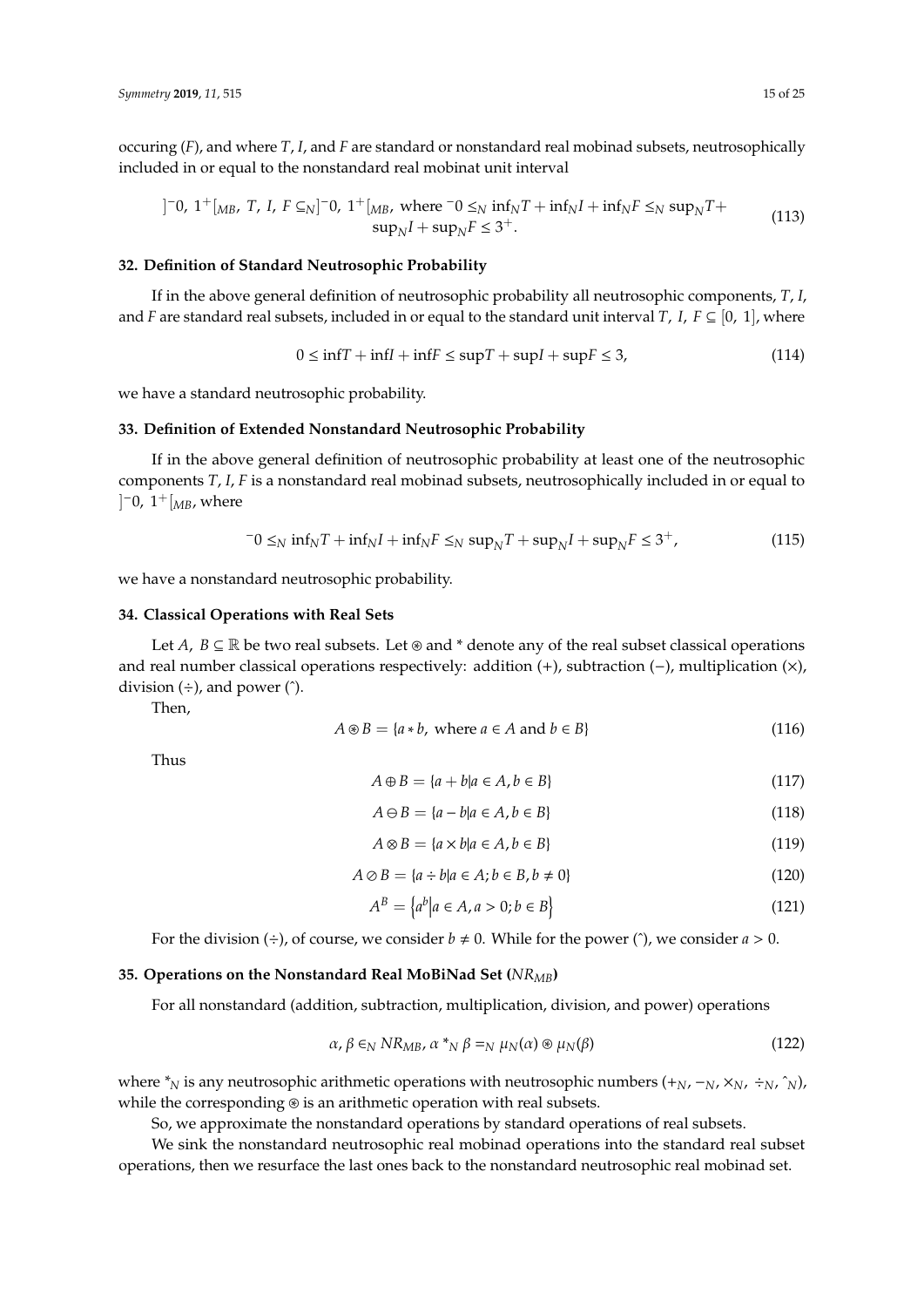Let  $\varepsilon_1$  and  $\varepsilon_2$  be two non-null positive infinitesimals. We present below some particular cases, all others should be deduced analogously.

Nonstandard Addition

First Method

$$
(\bar{a}) + (\bar{b}) =_{N} (a - \varepsilon_{1}, a) + (b - \varepsilon_{2}, b) =_{N} (a + b - \varepsilon_{1} - \varepsilon_{2}, a + b) =_{N} (a + b - \varepsilon, a + b) =_{N} (a + b), \quad (123)
$$

where we denoted  $\varepsilon_1 + \varepsilon_2 = \varepsilon$  (the addition of two infinitesimals is also an infinitesimal).

Second Method

$$
(^{-}a) + (^{-}b) =_{N} (a - \varepsilon_{1}) + (b - \varepsilon_{2}) =_{N} (a + b - \varepsilon_{1} - \varepsilon_{2}) =_{N} (a + b)
$$
\n(124)

Adding two left monads, one also gets a left monad. Nonstandard Subtraction First Method

$$
\begin{aligned} \n(-a) - (-b) &=_{N} \quad (a - \varepsilon_{1}, a) \\ \n-(b - \varepsilon_{2}, b) &=_{N} (a - \varepsilon_{1} - b, a - b + \varepsilon_{2}) =_{N} (a - b - \varepsilon_{1}, a - b \\ \n&+ \varepsilon_{2}) &=_{N} \left( \begin{array}{c} -0 \\ a - b \end{array} \right) \n\end{aligned} \tag{125}
$$

Second Method

$$
(-a) - (-b) =_{N} (a - \varepsilon_{1}) - (b - \varepsilon_{2}) =_{N} a - b - \varepsilon_{1} + \varepsilon_{2}, \qquad (126)
$$

since  $\varepsilon_1$  and  $\varepsilon_2$  may be any positive infinitesimals,

$$
=_{N} \begin{cases}\n-(a-b), \text{ when } \varepsilon_{1} > \varepsilon_{2};\\
\begin{pmatrix}0\\a-b\end{pmatrix}, \text{ when } \varepsilon_{1} = \varepsilon_{2} =_{N}\begin{pmatrix}0\\a-b\end{pmatrix} =_{N} a - b;\n(127)
$$
\n
$$
(a-b)^{+}, \text{ when } \varepsilon_{1} < \varepsilon_{2}.
$$

Subtracting two left monads, one obtains an unpierced binad (that is why the unpierced binad had to be introduced).

## **Nonstandard Division**

Let  $a, b > 0$ .

$$
(^{-}a) \div (^{-}b) =_{N} (a - \varepsilon_{1}, a) \div (b - \varepsilon_{2}, b) =_{N} \left(\frac{a - \varepsilon_{1}}{b}, \frac{a}{b - \varepsilon_{2}}\right)
$$
(128)

Since

$$
\varepsilon_1 > 0
$$
 and  $\varepsilon_2 > 0$ ,  $\frac{a - \varepsilon_1}{b} < \frac{a}{b}$  and  $\frac{a}{b - \varepsilon_2} > \frac{a}{b'}$ , (129)

while between  $\frac{a-\varepsilon_1}{b}$  and  $\frac{a}{b-\varepsilon_2}$  there is a continuum whence there are some infinitesimals  $\varepsilon_1^0$  and  $\varepsilon_2^0$  such that  $\frac{a-\varepsilon_1^0}{b-\varepsilon_2^0} = \frac{a}{b}$ , or  $ab-b\varepsilon_1^0 = ab - a\varepsilon_2^0$ , and for a given  $\varepsilon_1^0$  there exists an

$$
\varepsilon_2^0 = \varepsilon_1^0 \cdot \frac{b}{a} \tag{130}
$$

Hence

$$
\frac{(-a)}{(-b)} = N \begin{pmatrix} -0 & + \\ \frac{a}{b} & \end{pmatrix}
$$
 (131)

For *a* or/and *b* negative numbers, it is similar but it is needed to compute the *in f<sup>N</sup>* and *sup<sup>N</sup>* of the products of intervals.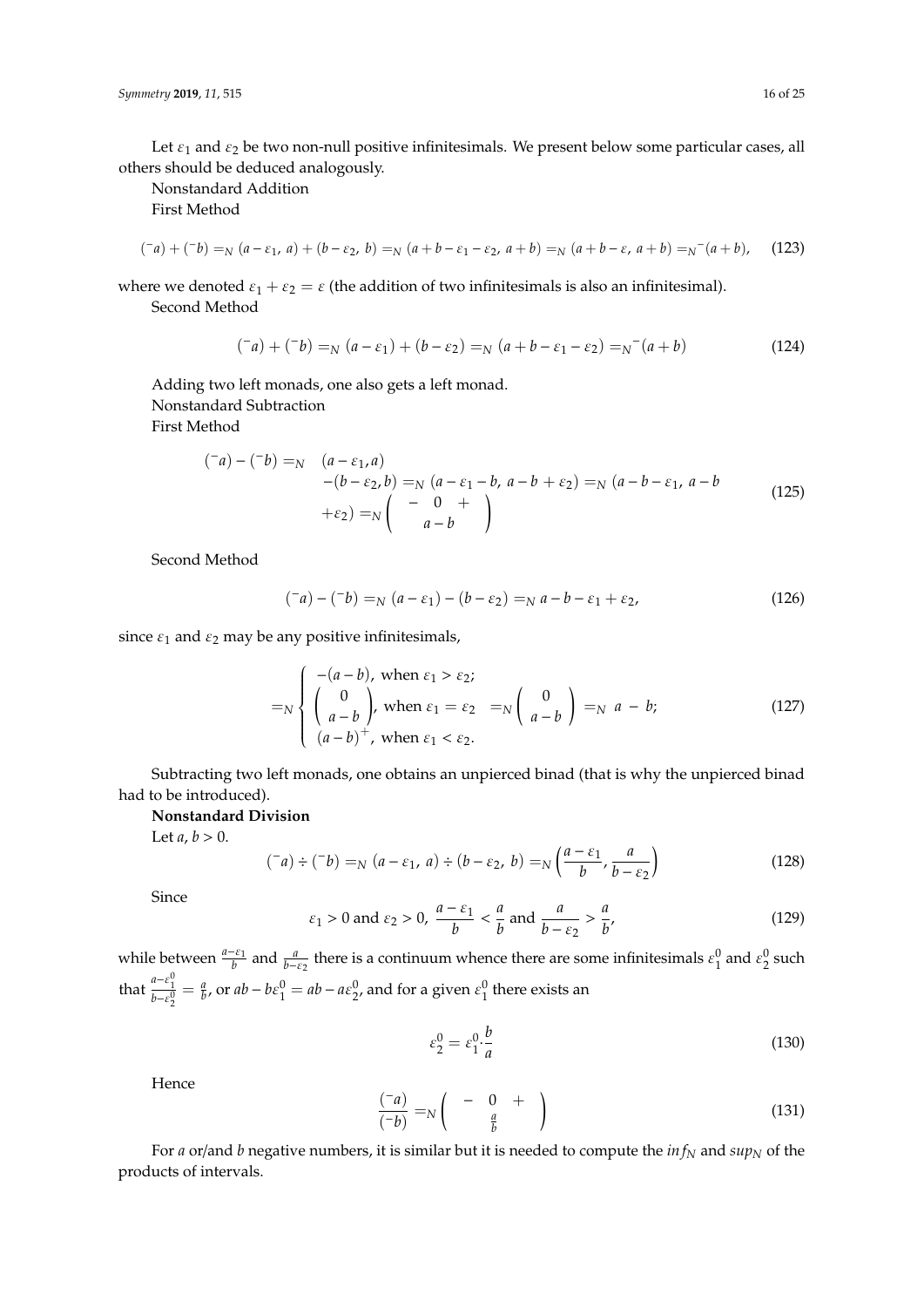Dividing two left monads, one obtains an unpierced binad.

# **Nonstandard Multiplication**

Let *a*,  $b \geq 0$ .

$$
\begin{pmatrix} -a^0 \end{pmatrix} \times \begin{pmatrix} -b^{0+} \end{pmatrix} =_{N} (a - \varepsilon_1, a] \times (b - \varepsilon_2, b + \varepsilon_2) =_{N} ((a - \varepsilon_1) \cdot (b - \varepsilon_2), a \cdot (b + \varepsilon_2)) =_{N} (-ab^{0+}) \tag{132}
$$

Since

$$
(a - \varepsilon_1) \cdot (b - \varepsilon_2) < a \cdot b \text{ and } a \cdot (b + \varepsilon_2) > a \cdot b. \tag{133}
$$

For *a* or/and *b* negative numbers, it is similar but it is needed to compute the *in f<sup>N</sup>* and *sup<sup>N</sup>* of the products of intervals.

Multiplying a positive left monad closed to the right, with a positive unpierced binad, one obtains an unpierced binad.

## **Nonstandard Power**

Let  $a, b > 1$ .

$$
\left( {}^{0}a^{+} \right)^{(-b^{0})} =_{N} [a, a + \varepsilon_{1})^{(b-\varepsilon_{2}, b]} =_{N} (a^{b-\varepsilon_{2}}, (a+\varepsilon_{1})^{b}) =_{N} \left( \begin{array}{cc} - & 0 & + \\ & a^{b} \end{array} \right)
$$
(134)

since 
$$
a^{b-\varepsilon_1} < a^b
$$
 and  $(a+\varepsilon_1)^b > a^b$ . (135)

Raising a right monad closed to the left to a power equal to a left monad closed to the right, for both monads above 1, the result is an unpierced binad.

Consequence

In general, when doing arithmetic operations on nonstandard real monads and binads, the result may be a different type of monad or binad.

That is why is was imperious to extend the monads to closed monads, and the pierced binad to unpierced binad, in order to have the whole nonstandard neutrosophic real mobinad set closed under arithmetic operations.

# **36. Conditions of Neutrosophic Nonstandard Inequalities**

Let *NRMB* be the Nonstandard Real MoBiNad. Let's endow (*NRMB*, <*N*) with a neutrosophic inequality.

Let  $\alpha$ ,  $\beta \in NR_{MB}$ , where  $\alpha$ ,  $\beta$  may be real numbers, monads, or binads. And let

$$
\left(\bar{a}\right),\left(\bar{a}\right),\left(\bar{a}\right),\left(\bar{a}\right),\left(\bar{a}\right),\left(\bar{a}\right),\left(\bar{a}\right),\left(\bar{a}\right)\in NR_{MB},\text{ and}
$$
\n
$$
\left(\bar{b}\right),\left(\bar{b}\right),\left(\bar{b}\right),\left(\bar{b}\right),\left(\bar{b}\right),\left(\bar{b}\right),\left(\bar{b}\right)\in NR_{MB},\tag{136}
$$

be the left monads, left monads closed to the right, right monads, right monads closed to the left, and binads, and binads nor pierced of the elements (standard real numbers) *a* and *b*, respectively. Since all monads and binads are real subsets, we may treat the single real numbers

$$
a = [a, a] \text{ and } b = [b, b] \text{ as real subsets too} \tag{137}
$$

as real subsets too.

*NRMB* is a set of subsets, and thus we deal with neutrosophic inequalities between subsets.

- *(i)* If the subset  $\alpha$  has many of its elements above all elements of the subset  $\beta$ ,
- *(ii)* then  $\alpha >_N \beta$  (partially).
- (*iii*) If the subset  $\alpha$  has many of its elements below all elements of the subset  $\beta$ ,
- *(iv)* then  $\alpha \leq_N \beta$  (partially).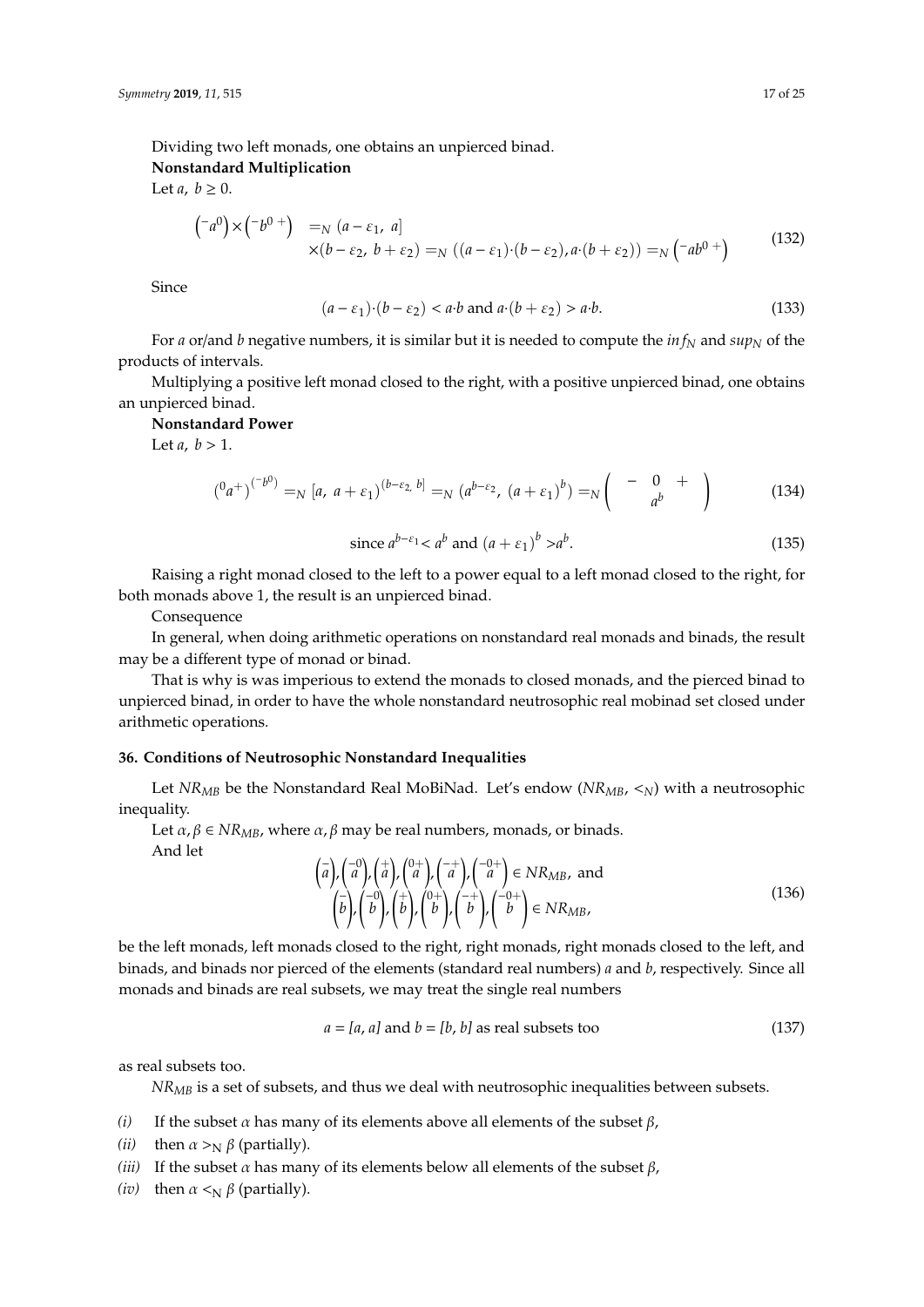- *(v)* If the subset α has many of its elements equal with elements of the subset β,
- *(vi)* then  $\alpha =_N \beta$  (partially).

If the subset *α* verifies (*i*) and (*iii*) with respect to subset *β*, then  $\alpha \geq_N \beta$ .

If the subset *α* verifies (*ii*) and (*iii*) with respect to subset  $β$ , then  $α \leq_N β$ .

If the subset  $\alpha$  verifies (*i*) and (*ii*) with respect to subset  $\beta$ , then there is no neutrosophic order (inequality) between  $\alpha$  and  $\beta$ .

For example, between *a* and (−*a* <sup>+</sup>) there is no neutrosophic order, similarly between *<sup>a</sup>* and <sup>−</sup>0<sup>+</sup> *a* . Similarly, if the subset  $\alpha$  verifies (*i*), (*ii*) and (*iii*) with respect to subset  $\beta$ , then there is no neutrosophic order (inequality) between  $α$  and  $β$ .

#### **37. Open Neutrosophic Research**

The quantity or measure of "many of its elements" of the above (*i*), (*ii*), or (*iii*) conditions depends on each *neutrosophic application* and on its *neutrosophic experts*.

An approach would be to employ the *Neutrosophic Measure* [\[23,](#page-24-10)[24\]](#page-24-11), that handles indeterminacy, which may be adjusted and used in these cases.

In general, we do not try in purpose to validate or invalidate an existing scientific result, but to investigate how an existing scientific result behaves in a new environment (that may contain indeterminacy), or in a new application, or in a new interpretation.

#### **38. Nonstandard Neutrosophic Inequalities**

For the neutrosophic nonstandard inequalities, we propose, based on the previous six neutrosophic equalities, the following.

$$
(\neg a) <_{N}, a <_{N} (a^{+})
$$
\n
$$
(138)
$$

Since the standard real interval  $(a - \varepsilon, a)$  is below *a*, and *a* is below the standard real interval  $(a, a + a)$  $\varepsilon$ ) by using the approximation provided by the nonstandard neutrosophic function  $\mu$ , or because

$$
\forall x \in R^*_{+}, a - x < a < a + x \tag{139}
$$

where  $x$  is of course a (nonzero) positive infinitesimal (the above double neutrosophic inequality actually becomes a double classical standard real inequality for each fixed positive infinitesimal).

The converse double neutrosophic inequality is also neutrosophically true:

$$
(a^+) >_N, a >_N (a)
$$
\n
$$
(140)
$$

Another nonstandard neutrosophic double inequality:

$$
(\neg a) \leq_N (\neg a^+) \leq_N (a^+) \tag{141}
$$

This double neutrosophic inequality may be justified since  $(\bar{a}^+) = (\bar{a}) \cup (a^+)$  and, geometrically, on the Real Number Line, the number *a* is in between the subsets  $\bar{a} = (a - \varepsilon, a)$  and  $a^+ = (a, a + \varepsilon)$ , so

$$
(\bar{a}) \leq_N (\bar{a}) \cup (a^+) \leq_N (a^+) \tag{142}
$$

Hence the left side of the inequality's middle term coincides with the inequality first term, while the right side of the inequality middle term coincides with the third inequality term.

Conversely, it is neutrosophically true as well:

$$
(a^{+}) \geq_{N} (a^{-}) \cup (a^{+}) \geq_{N} (a^{-})
$$
\n
$$
(143)
$$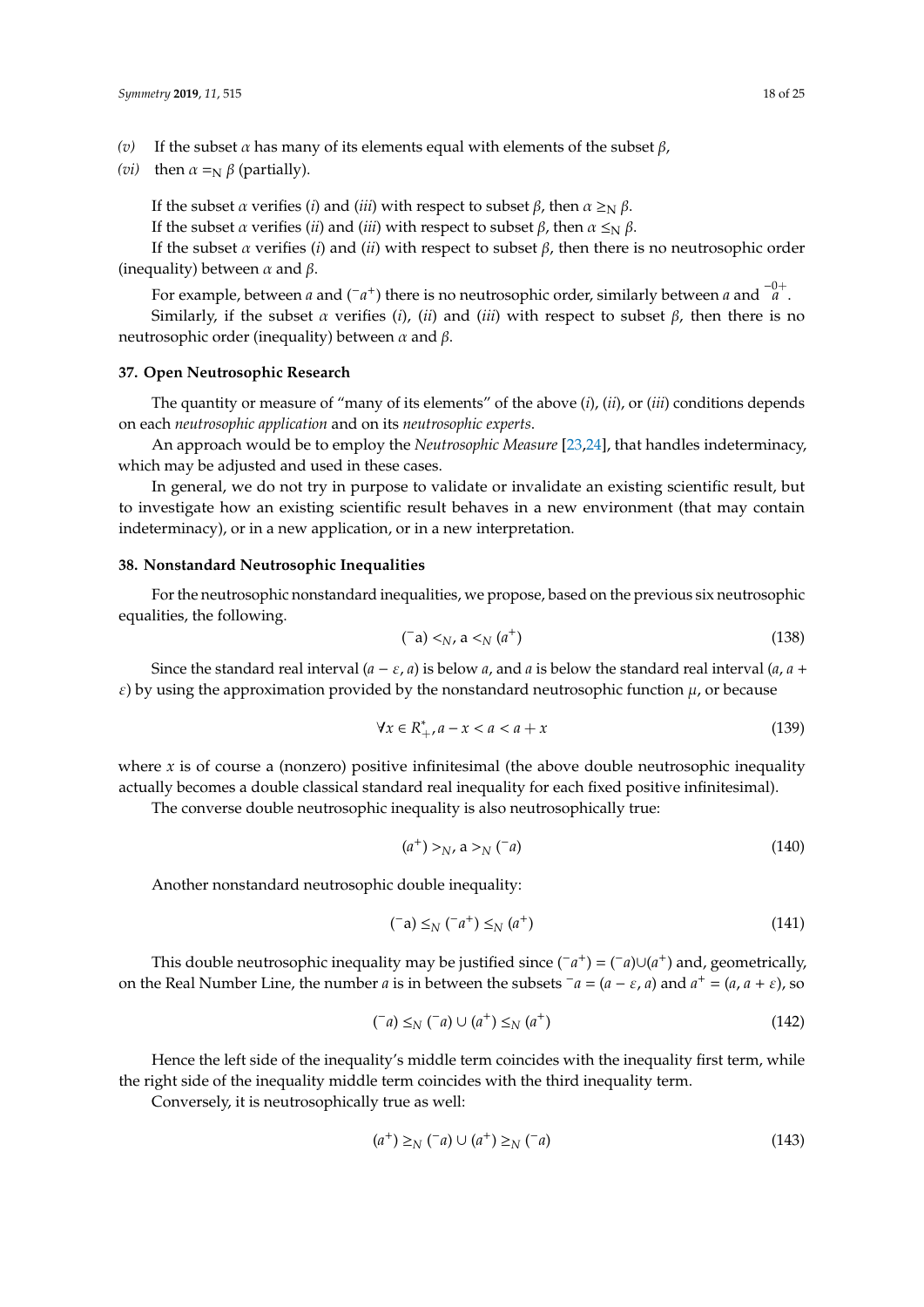Also,

$$
\bar{a} \leq_N \bar{a} \leq_N a \leq_N \bar{a}^{\,0+} \leq_N \bar{a} \text{ and } \bar{a} \leq_N \bar{a}^{\,0+} \leq_N \bar{a}^{\,0+} \leq_N \bar{a}
$$
\n(144)

Conversely, they are also neutrosophically true:

$$
\frac{1}{a} \geq_N \frac{0+}{a} \geq_N a \geq_N \frac{-0}{a} \geq_N \frac{-0+}{a} \geq_N \frac{-0+}{a} \geq_N \frac{-+}{a} \geq_N \frac{-}{a} \text{ respectively.}
$$
\n(145)

If *a* > *b*, which is a (standard) classical real inequality, then we have the following neutrosophic nonstandard inequalities.

$$
a >_N (-b), a >_N (b^+), a >_N (-b^+), a >_N \stackrel{-0}{b}, a >_N \stackrel{0+}{b}, a >_N \stackrel{-0+}{b};
$$
\n(146)

$$
(\bar{a}) >_N b, (\bar{a}) >_N (\bar{b}), (\bar{a}) >_N (b^+), (\bar{a}) >_N (b^+), \bar{a} >_N \bar{b}, \bar{a} >_N \bar{b}, \bar{a} >_N \bar{b}, \bar{a} >_N \bar{b}; \qquad (147)
$$

$$
(a^{+}) >_{N} b.(a^{+}) >_{N} (b^{-})_{N}(a^{+}) >_{N} (b^{+})_{N}(a^{+}) >_{N} (b^{+})_{N}(a^{+})_{N}(b^{+})_{N}(a^{+}) >_{N} (b^{+})_{N}(a^{+})_{N}(b^{+})_{N}(a^{+}) >_{N} (b^{+})_{N}(a^{+})
$$
\n(148)

$$
({}^{-}a^{+}) \gt_N b, ({}^{-}a^{+}) \gt_N ({}^{-}b), ({}^{-}a^{+}) \gt_N (b^{+}), ({}^{-}a^{+}) \gt_N ({}^{-}b^{+}), \text{etc.}
$$
 (149)

No Ordering Relationships

For any standard real number *<sup>a</sup>*, there is no relationship of order between the elements *<sup>a</sup>* and (−*<sup>a</sup>* +), or between the elements *a* and

$$
\begin{pmatrix} -0+ \\ a \end{pmatrix} \tag{150}
$$

Therefore, NR<sub>MB</sub> is a neutrosophically partially order set.

If one removes all binads from NR<sub>MB</sub>, then (NR<sub>MB</sub>,  $\leq_N$ ) is neutrosophically totally ordered. (151)

**Theorem 10.** *Using the nonstandard general notation one has:*

*If a* > *b, which is a (standard) classical real inequality, then*

$$
\begin{array}{c}\nm_1\\
a >_{N}\n\end{array}\n\quad \text{for any } m_1, \ m_2 \in \left\{ \begin{array}{ccc}\n- & -0 & + & +0 & -0 & -0 + \\
\end{array} \right\}.\n\tag{152}
$$

*Conversely, if a* < *b, which is a (standard) classical real inequality, then*

$$
\begin{array}{l}\nm_1\\
a\\
\end{array}\n\le_{N}\n\begin{array}{l}\nm_2\\
b\\
\end{array}\n\text{for any } m_1, \ m_2 \in \left\{\n\begin{array}{l}\n- & -0 \\
r & \end{array}\n\right.\n\quad\n\begin{array}{l}\n+ & 0 \\
r & \end{array}\n\quad -0 - 0 + \left\{\n\begin{array}{l}\n- & -0 \\
r & \end{array}\n\right.\n\end{array} \tag{153}
$$

# **39. Nonstandard Neutrosophic Equalities**

Let *a*, *b* be standard real numbers; if  $a = b$  that is *a* (classical) standard equality, then

$$
(^{-}a) =_{N} (^{-}b), (a^{+}) =_{N} (b^{+}), (^{-}a^{+}) =_{N} (^{-}b^{+}),
$$
\n(154)

$$
\begin{pmatrix} -0\\ a \end{pmatrix} = N \begin{pmatrix} -0\\ b \end{pmatrix}, \begin{pmatrix} 0+\\ a \end{pmatrix} = N \begin{pmatrix} 0+\\ b \end{pmatrix}, \begin{pmatrix} -0+\\ a \end{pmatrix} = N \begin{pmatrix} -0+\\ b \end{pmatrix}
$$
(155)

## **40. Nonstandard Neutrosophic Belongingness**

On the nonstandard real set *NRMB*, we say that

$$
\begin{array}{c}\nm\\
c \in_N \left]^m_1, \, b \, [\text{ iff } m_1 \leq_N \, c \leq_N \, b,\n\end{array} \right.\n\tag{156}
$$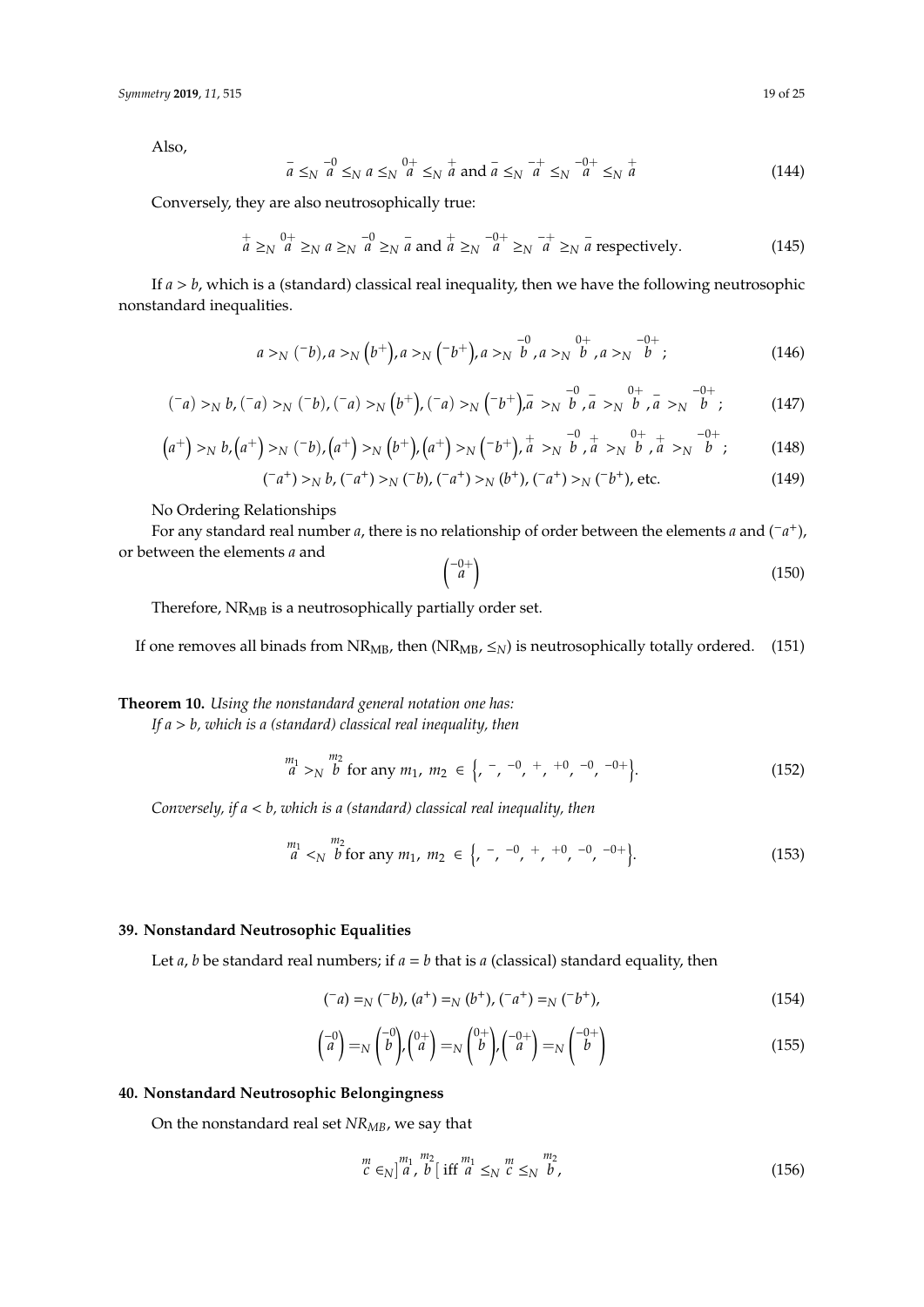where

$$
m_1, m_2, m \in \{, \, ^-, ^0, ^+, ^{+0}, ^{-+}, ^{-0+}\}. \tag{157}
$$

We use the previous nonstandard neutrosophic inequalities.

#### **41. Nonstandard Hesitant Sets**

Nonstandard Hesitant sets are sets of the form:

$$
A = \{a_1, a_2, ..., a_n\}, \ 2 \le n < \infty, \ A \subset_N N R_{MB}, \tag{158}
$$

where at least one element  $a_{i_0}$ ,  $1 \le i_0 \le n$ , is an infinitesimal, a monad, or a binad (of any type); while other elements may be standard real numbers, infinitesimals, or also monads or binads (of any type).

If the neutrosophic components *T*, *I*, and *F* are nonstandard hesitant sets, then one has a Nonstandard Hesitant Neutrosophic Logic/Set/Probability.

#### **42. Nonstandard Neutrosophic Strict Interval Inclusion**

On the nonstandard real set *NRMB*,

$$
\left| \begin{array}{c} m_1 & m_2 \\ a & b \end{array} \right| \left| \begin{array}{c} m_3 & m_4 \\ c & d \end{array} \right| \tag{159}
$$

iff

$$
\stackrel{m_3}{c} \leq_N \stackrel{m_1}{a} <_N \stackrel{m_2}{b} <_N \stackrel{m_4}{d} \text{ or } \stackrel{m_3}{c} <_N \stackrel{m_1}{a} <_N \stackrel{m_2}{b} \leq_N \stackrel{m_4}{d} \text{ or } \stackrel{m_3}{c} <_N \stackrel{m_1}{a} <_N \stackrel{m_2}{b} <_N \stackrel{m_4}{d} \tag{160}
$$

#### **43. Nonstandard Neutrosophic (Nonstrict) Interval Inclusion**

On the nonstandard real set *NRMB*,

$$
\int_{a}^{m_1} \int_{b}^{m_2} \left[ \underline{\epsilon}_N \right]_{c}^{m_3} \int_{d}^{m_4} \text{iff} \tag{161}
$$

$$
\stackrel{m_3}{c} \leq_N \stackrel{m_1}{a} <_N \stackrel{m_2}{b} \leq_N \stackrel{m_4}{d}.\tag{162}
$$

## **44. Nonstandard Neutrosophic Strict Set Inclusion**

The nonstandard set *A* is neutrosophically strictly included in the nonstandard set *B*, *A*  $\subset$ <sup>*N*</sup> *B*, if:

$$
\forall x \in_N A, x \in_N B, \text{ and } \exists y \in_N B : y \notin_N A. \tag{163}
$$

## **45. Nonstandard Neutrosophic (Nonstrict) Set Inclusion**

The nonstandard set *A* is neutrosophically not strictly included in the nonstandard set *B*,

$$
A \subseteq_N B, \text{ iff:} \tag{164}
$$

$$
\forall x \in_N A, x \in_N B. \tag{165}
$$

## **46. Nonstandard Neutrosophic Set Equality**

The nonstandard sets *A* and *B* are neutrosophically equal,

$$
A =_N B, \text{ iff:} \tag{166}
$$

$$
A \subseteq_N B \text{ and } B \subseteq_N A. \tag{167}
$$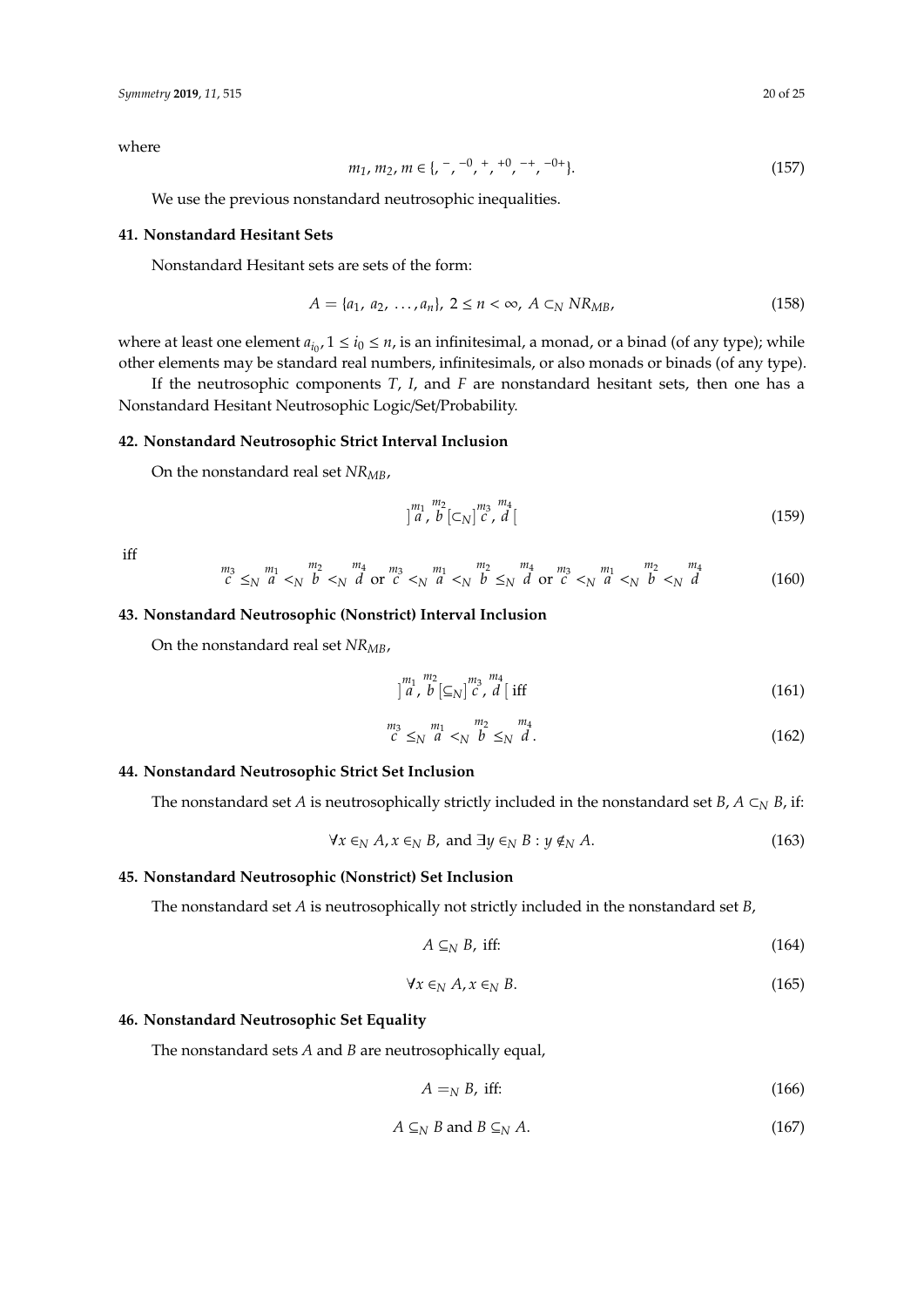#### **47. The Fuzzy, Neutrosophic, and Plithogenic Logical Connectives** ∧**,** ∨**,** →

All fuzzy, intuitionistic fuzzy, and neutrosophic logic operators are *inferential approximations*, not written in stone. They are improved from application to application.

Let's denote:

$$
\wedge_F
$$
,  $\wedge_N$ ,  $\wedge_P$  representing respectively the fuzzy conjunction, neutrosophic  
conjunction, and plithogenic conjunction; (168)

similarly

$$
\vee_F
$$
,  $\vee_N$ ,  $\vee_P$  representing respectively the fuzzy disjunction, neutrosophic  
disjunction, and plithogenic disjunction, (169)

and

$$
\rightarrow_F, \rightarrow_N, \rightarrow_P
$$
 representing respectively the fuzzy implication, neutron,  
proportion, multiplication, and plithogenic implication. (170)

I agree that my beginning neutrosophic operators (when I applied the same *fuzzy t-norm*, or the same *fuzzy t-conorm*, to all neutrosophic components *T*, *I*, *F*) were less accurate than others developed later by the neutrosophic community researchers. This was pointed out in 2002 by Ashbacher [\[25\]](#page-24-12) and confirmed in 2008 by Rivieccio [\[26\]](#page-24-13). They observed that if on  $T_1$  and  $T_2$  one applies a *fuzzy t-norm*, for their opposites *F*<sup>1</sup> and *F*2, one needs to apply the *fuzzy t-conorm* (the opposite of fuzzy t-norm), and reciprocally.

About inferring  $I_1$  and  $I_2$ , some researchers combined them in the same directions as  $T_1$  and  $T_2$ . Then,

$$
(T_1, I_1, F_1) \wedge_N (T_2, I_2, F_2) = (T_1 \wedge_F T_2, I_1 \wedge_F I_2, F_1 \vee_F F_2), \tag{171}
$$

$$
(T_1, I_1, F_1) \vee_N (T_2, I_2, F_2) = (T_1 \vee_F T_2, I_1 \vee_F I_2, F_1 \wedge_F F_2),
$$
\n(172)

$$
(T_1, I_1, F_1) \to_N (T_2, I_2, F_2) = (F_1, I_1, T_1) \vee_N (T_2, I_2, F_2) = (F_1 \vee_F T_2, I_1 \vee_F I_2, T_1 \wedge_F F_2). \tag{173}
$$

others combined  $I_1$  and  $I_2$  in the same direction as  $F_1$  and  $F_2$  (since both *I* and *F* are negatively qualitative neutrosophic components, while *F* is qualitatively positive neutrosophic component), the most used one is as follows.

$$
(T_1, I_1, F_1) \wedge_N (T_2, I_2, F_2) = (T_1 \wedge_F T_2, I_1 \vee_F I_2, F_1 \vee_F F_2),
$$
\n(174)

$$
(T_1, I_1, F_1) \vee_N (T_2, I_2, F_2) = (T_1 \vee_F T_2, I_1 \wedge_F I_2, F_1 \wedge_F F_2), \tag{175}
$$

$$
(T_1, I_1, F_1) \to_N (T_2, I_2, F_2) = (F_1, I_1, T_1) \vee_N (T_2, I_2, F_2) = (F_1 \vee_F T_2, I_1 \wedge_F I_2, T_1 \wedge_F F_2). \tag{176}
$$

Even more, recently, in an extension of neutrosophic set to *plithogenic set* [\[27\]](#page-24-14) (which is a set whose each element is characterized by many attribute values), the *degrees of contradiction c*( , ) between the neutrosophic components *T*, *I*, and *F* have been defined (in order to facilitate the design of the aggregation operators), as follows:

$$
c(T, F) = 1
$$
 (or 100%, because they are totally opposite),  $c(T, I) = c(F, I) = 0.5$  (or 50%, because they are only half opposite). (177)

Then,

$$
(T_1, I_1, F_1) \wedge_P (T_2, I_2, F_2) = (T_1 \wedge_F T_2, 0.5(I_1 \wedge_F I_2) + 0.5(I_1 \vee_F I_2), F_1 \vee_F F_2),
$$
\n(178)

$$
(T_1, I_1, F_1) \vee_P (T_2, I_2, F_2) = (T_1 \vee_F T_2, 0.5(I_1 \vee_F I_2) + 0.5(I_1 \wedge_F I_2), F_1 \wedge_F F_2),
$$
(179)

$$
(T_1, I_1, F_1) \to_N (T_2, I_2, F_2) = (F_1, I_1, T_1) \vee_N (T_2, I_2, F_2) = (F_1 \vee_F T_2, 0.5(I_1 \vee_F I_2) + 0.5(I_1 \wedge_F I_2),
$$
  
\n
$$
T_1 \wedge_F F_2).
$$
 (180)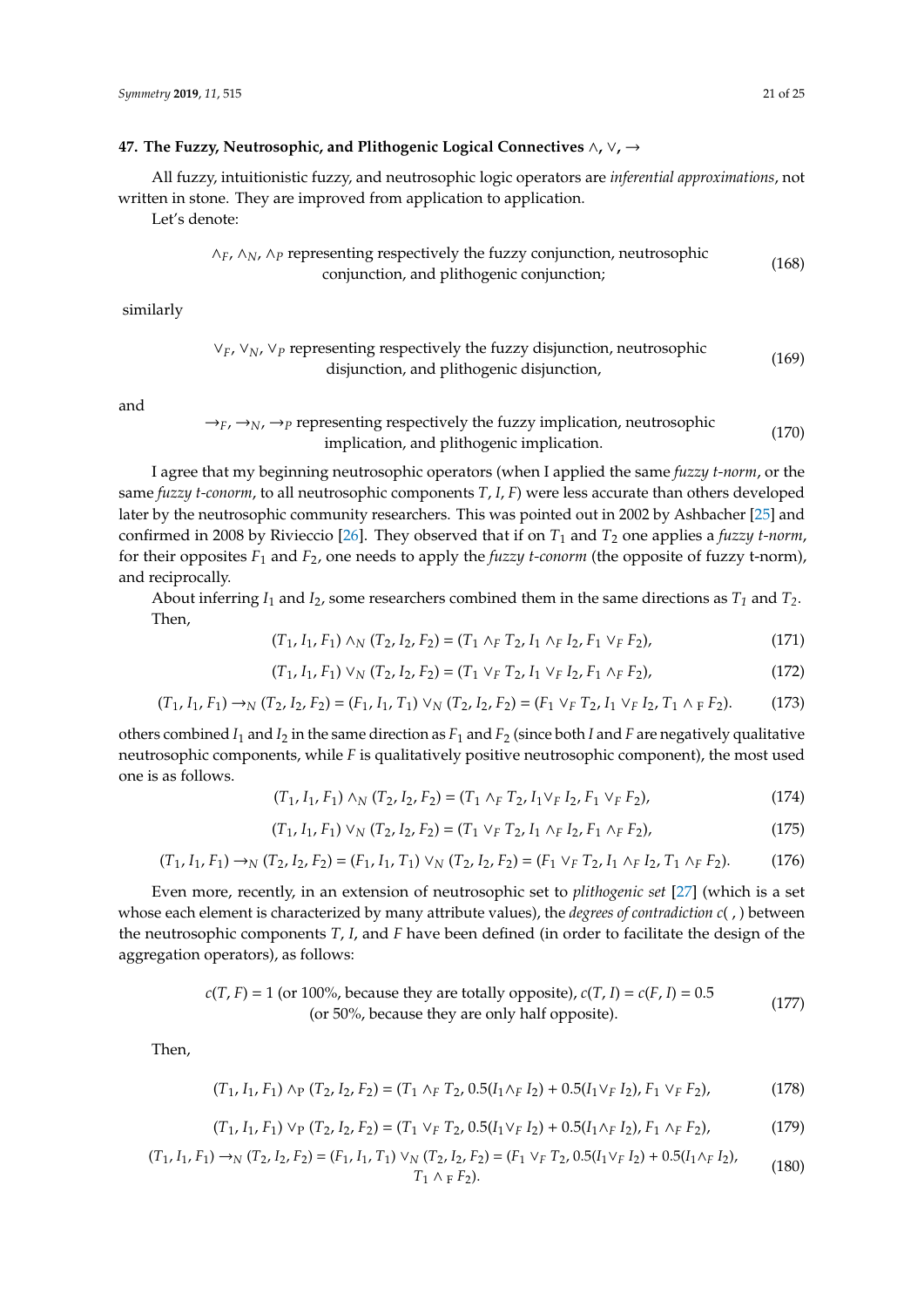## **48. Fuzzy t-norms and Fuzzy t-conorms**

The most used ∧*<sup>F</sup>* (Fuzzy t-norms), and ∨*<sup>F</sup>* (Fuzzy t-conorms) are as follows. Let

$$
a, b \in [0, 1]. \tag{181}
$$

Fuzzy t-norms (fuzzy conjunctions, or fuzzy intersections):

$$
a \wedge_F b = \min\{a, b\};\tag{182}
$$

$$
a \wedge_F b = ab; \tag{183}
$$

$$
a \wedge_F b = \max\{a + b - 1, 0\}.
$$
 (184)

Fuzzy t-conorms (fuzzy disjunctions, or fuzzy unions):

$$
a \vee_F b = \max\{a, b\};\tag{185}
$$

$$
a \vee_F b = a + b - ab;
$$
 (186)

$$
a \vee_F b = \min\{a + b, 1\} \tag{187}
$$

# **49. Nonstandard Neutrosophic Operators**

Nonstandard Neutrosophic Conjunctions

$$
(T_1, I_1, F_1) \wedge_N (T_2, I_2, F_2) = (T_1 \wedge_F T_2, I_1 \vee_F I_2, F_1 \vee_F F_2) =
$$
  
\n
$$
(inf_N(T_1, T_2), sup_N(I_1, I_2), sup_N(F_1, F_2))
$$
\n(188)

$$
(T_1, I_1, F_1) \wedge_N (T_2, I_2, F_2) = (T_1 \wedge_F T_2, I_1 \vee_F I_2, F_1 \vee_F F_2) =(T_1 \times_N T_2, I_1 +_N I_2 -_N I_1 \times_N I_2, F_1 +_N F_2 -_N F_1 \times_N F_2)
$$
\n(189)

Nonstandard Neutrosophic Disjunctions

$$
(T_1, I_1, F_1) \vee_N (T_2, I_2, F_2) = (T_1 \vee_F T_2, I_1 \wedge_F I_2, F_1 \wedge_F F_2) =
$$
  
\n
$$
(sup_N(T_1, T_2), inf_N(I_1, I_2), inf_N(F_1, F_2))
$$
\n(190)

$$
(T_1, I_1, F_1) \vee_N (T_2, I_2, F_2) = (T_1 \vee_F T_2, I_1 \wedge_F I_2, F_1 \wedge_F F_2) =
$$
  

$$
(T_1 +_N T_2 -_N T_1 \times_N T_2, I_1 \times_N I_2, F_1 \times_N F_2)
$$

Nonstandard Neutrosophic Negations

$$
\neg (T_1, I_1, F_1) = (F_1, I_1, T_1) \tag{192}
$$

$$
\neg (T_1, I_1, F_1) = (F_1, (1^+) \neg N I_1, T_1)
$$
\n(193)

Nonstandard Neutrosophic Implications

$$
(T_1, I_1, F_1) \to_N (T_2, I_2, F_2) = (F_1, I_1, T_1) \vee_N (T_2, I_2, F_2) = (F_1 \vee_F T_2, I_1 \wedge_F I_2, T_1 \wedge_F F_2)
$$
  
= 
$$
(F_1 +_N T_2 -_N F_1 \times_N T_2, I_1 \times_N I_2, T_1 \times_N F_2)
$$
(194)

$$
(T_1, I_1, F_1) \to_N (T_2, I_2, F_2) = (F_1, (1^+) -_N I_1, T_1) \vee_N (T_2, I_2, F_2)
$$
  
=  $(F_1 \vee_F T_2, ((1^+) -_N I_1) \wedge_F I_2, T_1 \wedge_F F_2) = (F_1 +_N T_2 -_N F_1 \times_N T_2, ((1^+) -_N I_1) \times_N I_2, T_1 \times_N F_2)$  (195)

Let  $P_1(T_1, I_1, F_1)$  and  $P_2(T_2, I_2, F_2)$  be two nonstandard neutrosophic logical propositions, whose nonstandard neutrosophic components are, respectively,

$$
T_1, I_1, F_1, T_2, I_2, F_2 \in_N N R_{MB}.
$$
\n(196)

(191)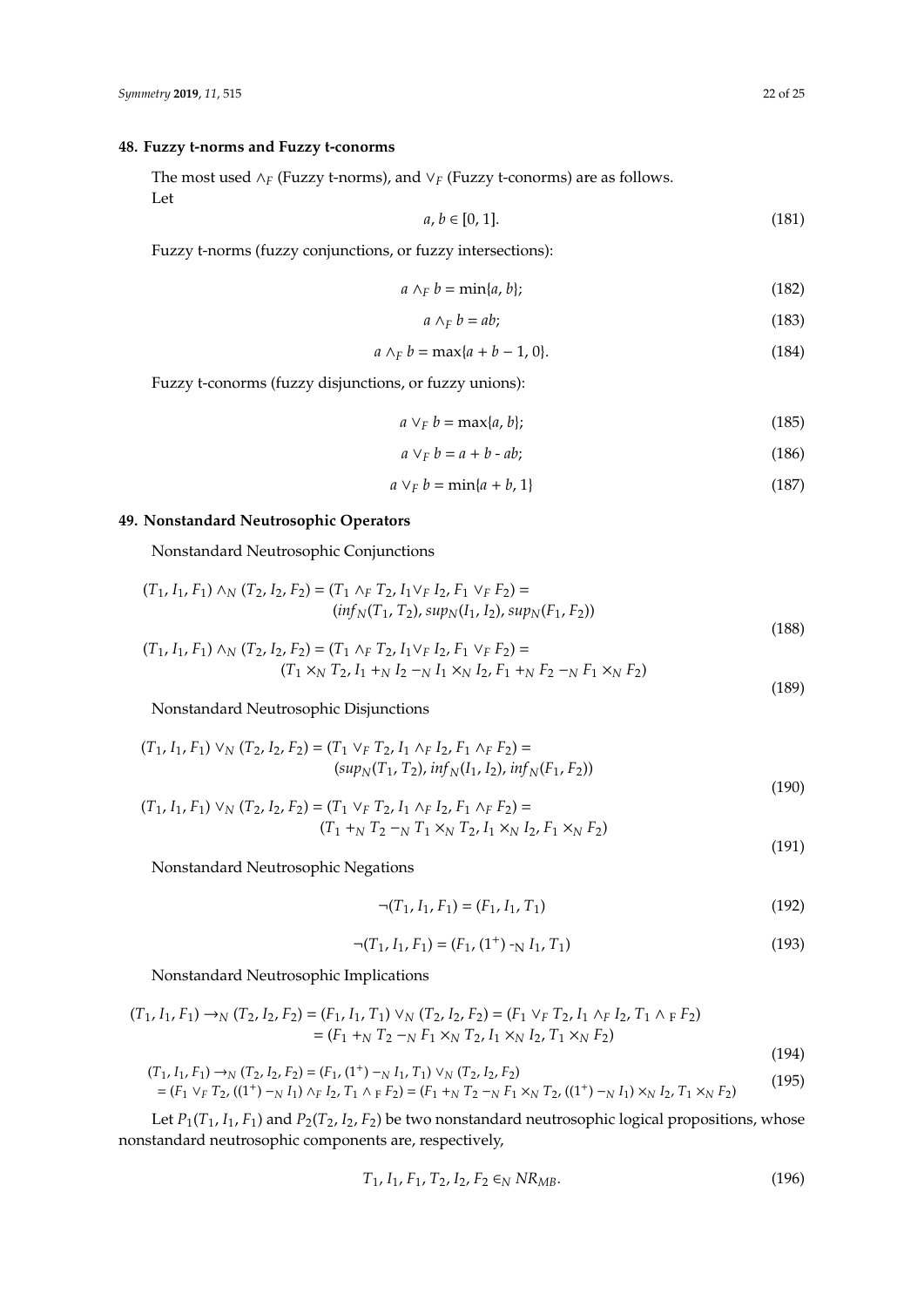## **50. Numerical Examples of Nonstandard Neutrosophic Operators**

Let us take a particular numeric example, where

$$
P_1 =_N \begin{pmatrix} 0+ & -+ & -0 & -0+ & + \\ 0.3 & 0.2 & 0.4 & 0.7 & 0.6 \\ 0.6 & 0.1 & 0.5 & 0.7 & 0.5 \end{pmatrix}
$$
(197)

are two nonstandard neutrosophic logical propositions.

We use the nonstandard arithmetic operations previously defined *Numerical Example of Nonstandard Neutrosophic Conjunction*

$$
\stackrel{0+}{0.3} \times \stackrel{-0}{0.6} =_N [0.3, 0.3 + \varepsilon_1) \times (0.6 - \varepsilon_2, 0.6) = (0.18 - 0.3\varepsilon_2, 0.18 + 0.6\varepsilon_1) =_N \stackrel{-0+}{0.18} \tag{198}
$$

$$
\begin{aligned}\n& \frac{-+}{0.2} + \frac{-0+}{0.1} - \frac{-+}{0.2} \times_{N} \frac{-0+}{0.1} &=_{N} \left[ (0.2 - \varepsilon_{1}, 0.2) \cup (0.2, 0.2 + \varepsilon_{1}) \right] + (0.1 - \varepsilon_{2}, 0.1 + \varepsilon_{2}) \\
& - \left[ (0.2 - \varepsilon_{1}, 0.2) \cup (0.2, 0.2 + \varepsilon_{1}) \right] \times (0.1 - \varepsilon_{2}, 0.1 + \varepsilon_{2}) \\
&= \left[ (0.3 - \varepsilon_{1} - \varepsilon_{2}, 0.3 + \varepsilon_{2}) \cup (0.3 - \varepsilon_{2}, 0.3 + \varepsilon_{1} + \varepsilon_{2}) \right] \\
&- \left[ (0.2 - \varepsilon_{1}) \times (0.1 - \varepsilon_{2}), (0.02 + 0.2\varepsilon_{2}) \right] \cup \left[ (0.02 - 0.2\varepsilon_{2}), (0.2 + \varepsilon_{1}) \times (0.1 + \varepsilon_{2}) \right] \\
&- \left[ (0.3 - 0.4 + \varepsilon_{2}, 0.3 + \varepsilon_{2}) \right] \\
&= \left[ 0.3 \cup 0.3 \right] - \left[ 0.02 \cup 0.02 \right] = \left[ 0.3 \right] - \left[ 0.02 \right] = 0.3 \xrightarrow{-0+} 0.02 =_{N} 0.28\n\end{aligned} \tag{199}
$$

$$
0.4 +_{N} 0.5 =_{N} [0.4, 0.4] + (0.5, 0.5 + \varepsilon_{1}) - [0.4, 0.4] \times (0.5, 0.5 + \varepsilon_{1})
$$
  
= (0.4 + 0.5, 0.4 + 0.5 + \varepsilon\_{1}) - (0.4 \times 0.5, 0.4 \times 0.5 + 0.4\varepsilon\_{1})  
= (0.9, 0.9 + \varepsilon\_{1}) - (0.2, 0.2 + 0.4\varepsilon\_{1})  
= (0.9 - 0.2 - 0.4\varepsilon\_{1}, 0.9 + \varepsilon\_{1} - 0.2) = (0.7 - 0.4\varepsilon\_{1}, 0.7 + \varepsilon\_{1}) =\_{N} 0.70<sup>-0+</sup>

Hence

$$
P_1 \wedge P_2 =_N \left(0.18, 0.28, 0.70\right) \tag{201}
$$

*Numerical Example of Nonstandard Neutrosophic Disjunction*

$$
{}_{0.3}^{0+} + {}_{N}^{0.6} - {}_{0.3}^{0+} \times {}_{N}^{0.6} = {}_{N} \{ [0.3, 0.3 + \varepsilon_{1}) + (0.6 - \varepsilon_{1}, 0.6] \} - \{ [0.3, 0.3 + \varepsilon_{1}) \times (0.6 - \varepsilon_{1}, 0.6] \} \newline - {}_{0.3}^{0+} \times {}_{0.6}^{0+} = (0.9 - \varepsilon_{1}, 0.9 + \varepsilon_{1}) - (0.18 - 0.3\varepsilon_{1}, 0.18 + 0.6\varepsilon_{1}) = (0.72 - 1.6\varepsilon_{1}, 0.72 + 1.3\varepsilon_{1}) = {}_{N}^{0.72}
$$
\n
$$
(202)
$$

$$
_{0.2 \times_{N} 0.1}^{-+} =_{N} \left( 0.2 \stackrel{-0+}{\times} 0.1 \right) =_{N} 0.02 \tag{203}
$$

$$
0.4 \times_{N} 0.5 =_{N} \left( 0.4 \times 0.5 \right) =_{N} 0.20 \tag{204}
$$

Hence

$$
P_1 \vee_N P_2 =_N \left(0.72, 0.02, 0.20\right) \tag{205}
$$

*Numerical Example of Nonstandard Neutrosophic Negation*

$$
\neg_N P_1 =_N \neg_N (0.3, 0.2, 0.4) =_N (0.4, 0.2, 0.3)
$$
\n(206)

*Numerical Example of Nonstandard Neutrosophic Implication*

$$
(P_1 \to_N P_2) \Leftrightarrow N(\neg_N P_1 \lor_N P_2) =_N (0.4, 0.2, 0.3) \lor_N (0.6, 0.1, 0.5)
$$
\n(207)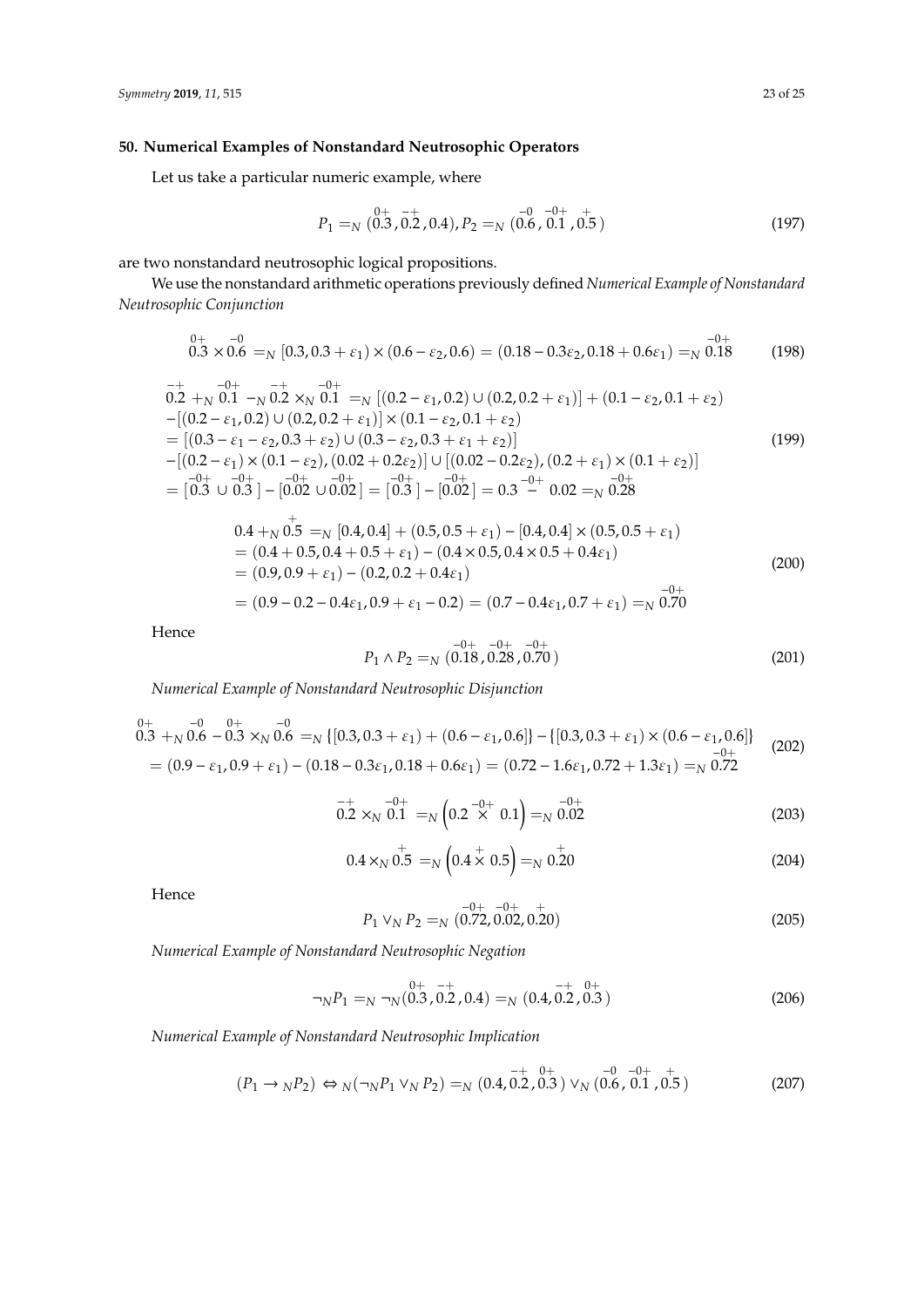Afterwards,

$$
0.4 +_{N} 0.6 - 0.4 \times_{N} 0.6 =_{N} \left(0.4 + 0.6\right) -_{N} \left(0.4 \times 0.6\right) =_{N} 1.0 -_{N} 0.24 =_{N} 0.76
$$
 (208)

$$
0.2 \times_{N} 0.1 =_{N} 0.02 \tag{209}
$$

$$
0.3 \times 0.5 =_{N} 0.15 \tag{210}
$$

whence

$$
\neg_N P_1 =_N (0.76, 0.02, 0.15)
$$
\n(211)

Therefore, we have showed above how to do nonstandard neutrosophic arithmetic operations on some concrete examples.

#### **51. Conclusions**

In the history of mathematics, critics on nonstandard analysis, in general, have been made by Paul Halmos, Errett Bishop, Alain Connes, and others.

That's why we have extended in 1998 for the first time the monads to pierced binad, and then in 2019 for the second time we extended the left monad to left monad closed to the right, the right monad to right monad closed to the left, and the pierced binad to unpierced binad. These were necessary in order to construct a general nonstandard neutrosophic real mobinad space, which is closed under the nonstandard neutrosophic arithmetic operations (such as addition, subtraction, multiplication, division, and power), which are needed in order to be able to define the nonstandard neutrosophic operators (such as conjunction, disjunction, negation, implication, and equivalence) on this space, and to transform the newly constructed nonstandard neutrosophic real mobinad space into a lattice of first order (as partially ordered nonstandard set, under the neutrosophic inequality ≤*N*) and a lattice of second type (as algebraic structure, endowed with two binary laws: neutrosophic infimum (*infN*) and neutrosophic supremum ( $\text{sup}_N$ )).

As a consequence of extending the nonstandard analysis, we also extended the nonstandard neutrosophic logic, set, measure, probability and statistics.

As future research it would be to introduce the nonstandard neutrosophic measure, and to find applications of extended nonstandard neutrosophic logic, set, probability into calculus, since in calculus one deals with infinitesimals and their aggregation operators, due to the tremendous number of applications of the neutrosophic theories [\[28\]](#page-24-15).

**Funding:** This research received no external funding.

**Conflicts of Interest:** The author declares no conflict of interest.

#### **References**

- <span id="page-23-0"></span>1. Imamura, T. Note on the Definition of Neutrosophic Logic. *arXiv* **2018**, arXiv:1811.02961.
- 2. Smarandache, F. Answers to Imamura Note on the Definition of Neutrosophic Logic. *arXiv* **1812**.
- <span id="page-23-1"></span>3. Smarandache, F. *About Nonstandard Neutrosophic Logic (Answers to Imamura's 'Note on the Definition of Neutrosophic Logic')*; Cornell University: New York City, NY, USA, 2019.
- <span id="page-23-2"></span>4. Smarandache, F. *Extended Nonstandard Neutrosophic Logic, Set, and Probability Based on Extended Nonstandard Analysis*; Cornell University: Ithaca, NY, USA, 2019; p. 31.
- <span id="page-23-3"></span>5. Smarandache, F. *Neutrosophy: Neutrosophic Probability, Set, and Logic*; ProQuest Information & Learning: Ann Arbor, MI, USA, 1998; p. 105.
- 6. Smarandache, F. Definition of neutrosophic logic—A generalization of the intuitionistic fuzzy logic. In Proceedings of the 3rd Conference of the European Society for Fuzzy Logic and Technology, Zittau, Germany, 10–12 September 2003; pp. 141–146.